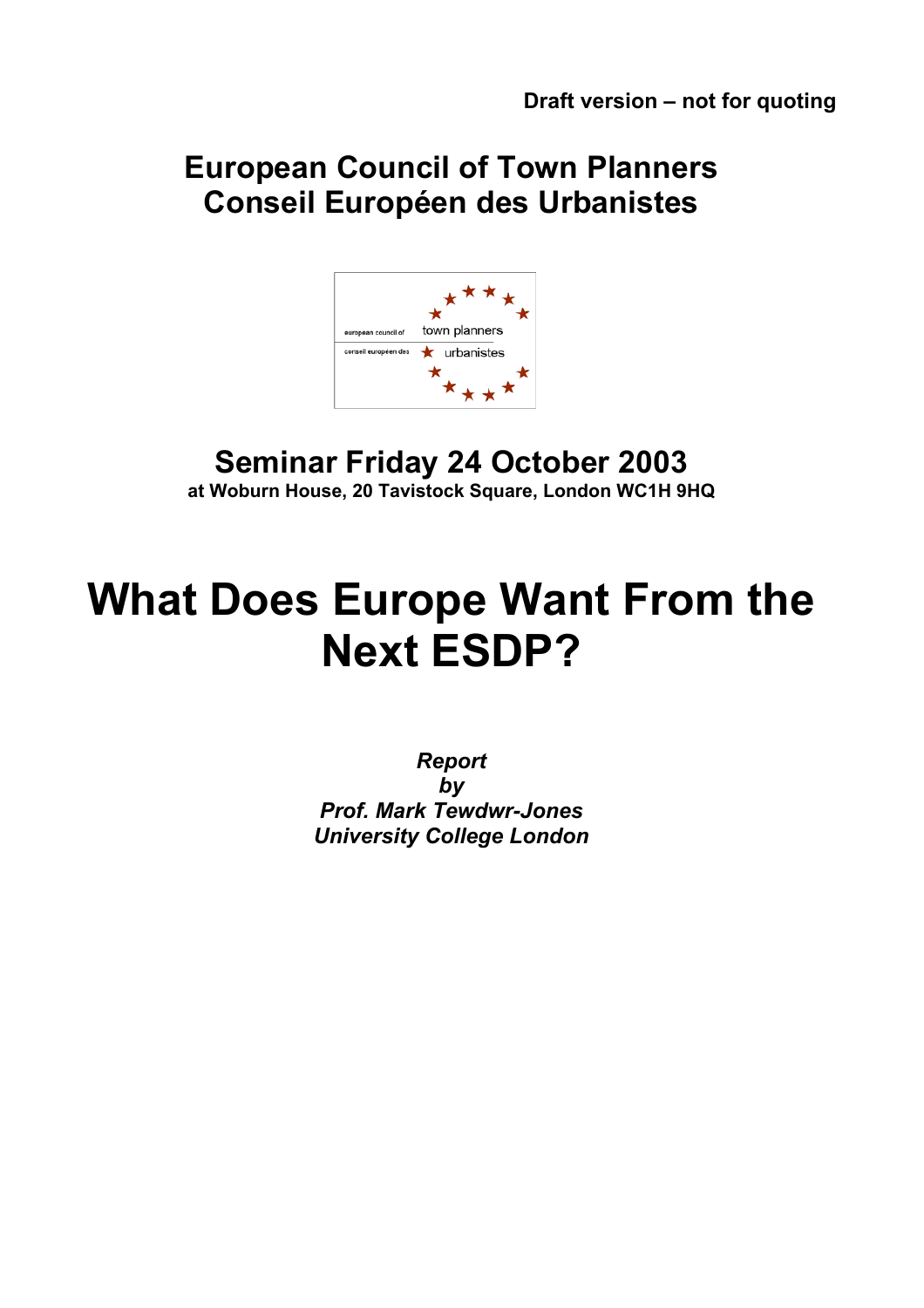## **INTRODUCTION**

The seminar on "What Does Europe Want from the Next ESDP?" was organised by the European Council of Town Planners in association with the UK Office of the Deputy Prime Minister.

The purpose of the event was to consider what Europe expected from the European Spatial Development Perspective, and how issues such as territorial cohesion, polycentric development and competitiveness are addressed, alongside on-going processes of integration, enlargement, and research.

This paper provides a summary of presentations given during the day and develops key themes on concepts relating to the ESDP and ESPON emerging from the day.

## **SESSION CHAIRS**

**Jan Vogelij** (ECTP) **Virna Bussadori** (ECTP) **Christabel Myers** (ODPM)

#### **SPEAKERS**

- **Mike Ash**, Office of the Deputy Prime Minister, UK *Introduction and welcome*
- **Andreas Faludi**, University of Nijmegen, Netherlands *European Spatial Planning as a Process*
- **Klaus R. Kunzmann**, School of Planning, University of Dortmund, Germany *Does Europe really need another ESDP - an ESDP+ - and, if so, what should it look like?*
- **Peter Mehlbye**, European Spatial Planning Observatory Network, Luxembourg *How Might ESPON Inform a New ESDP?*
- **Jan Vogelij**, ECTP President-elect *What Do Practising Planners Want from ESDP2?*
- **Carlo Lavalle**, EU Working Group on Sustainable Urban Management *Links Between the ESDP, ESPON & the EU Thematic Strategy on the Urban Environment*
- **Cliff Hague**, Heriot Watt University and UK ESPON Contact *The UK Polycentricity Study*
- **Margarita Jančič**, Ministry of Environment, Spatial Planning and Energy, Office for spatial development, Slovenia *What does Europe want from the next ESDP?*

### **RAPPORTEUR**

**Mark Tewdwr-Jones** Bartlett School of Planning, University College London

Detailed copies of individual presentations are available from the Secretariat of the European Council of Town Planners, e-mail secretariat@ceu-ectp.org, and the full report is on the ECTP website at http://www.ceuectp.org/e/conf.html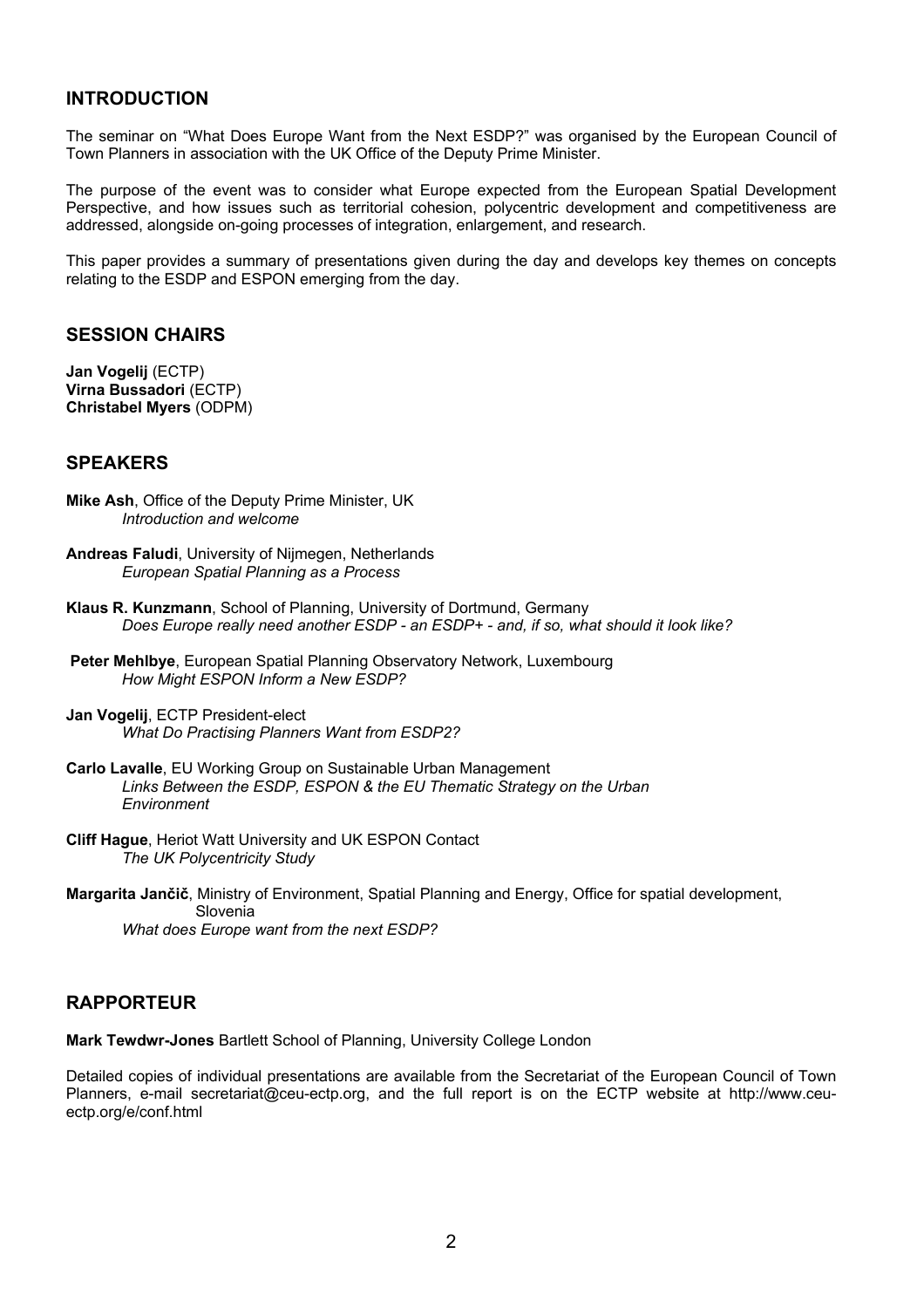## **Welcome Address Mike Ash**

Deputy Director & Chief Planner, Planning Directorate, Office of the Deputy Prime Minister, UK

The European Spatial Development Perspective came out in 1999. In the period since publication, social cohesion, competitiveness and integration have all affected the shape and form of regional planning, particularly within the UK. The publication of the national planning policy statement PPG11 on Regional Planning in October 2000 recognised the importance of the ESDP which, in turn, impacted upon the contents of the Planning and Compulsory Purchase Bill currently going through the parliamentary process. However, some of the emerging concepts need further elaborating and developing.

Polycentric development of the EU territory, a principle of the ESDP, has begun to be a principle of the English Regional Planning Guidance Notes (RPGs) but there is a need for more concrete conceptual and research bases before the adoption of polycentric development can be considered further in a practical way. The report prepared by Cliff Hague of Heriot Watt University on the concept of polycentricity (see pages 12-13) is a useful starting point here, as is the experience of Interreg projects which are contributing to putting polycentric development into practice.

The issue of improving accessibility and information and communication technology is beginning to be addressed through transportation plans for Regional Spatial Strategies (the replacement to RPGs in England); similar plans and strategies were being prepared in Scotland, Wales and Northern Ireland. One important transportation issue in this respect is the development of high speed train services.

The sustainable management of natural resources is another key ESDP principle being addressed by the UK Government, through the need for the sustainable appraisal of policies now being developed at the local level.

The UK is taking a proactive approach to planning and in England the Government is strengthening planning at all tiers, to achieve better integration and provide a stronger framework for the purpose of sustainable development. The introduction of sub-regional spatial strategies will address economic growth and contribute towards the improved economic performance of all regions. At the local level, the Government is committed to introducing a more flexible spatial planning process with strong community involvement and the new Local Development Frameworks will be able to address social, economic and environmental issues and their interrelationships. Alongside these new strategies and planning frameworks, the key drivers of change will remain the infrastructure providers, but it is intended for the infrastructure issues to be integrated within the new documents.

Within Scotland, the Scottish Executive is intending to develop a National Spatial Planning Framework with a draft of the document scheduled for release during 2004. In Wales, the Welsh Assembly Government had already issued the draft national Wales Spatial Plan for consultation. Meanwhile, in Northern Ireland, the Northern Ireland Executive had commenced work on the draft Regional Strategy 2025. Devolution has permitted different approaches to planning across different parts of the UK but all are working, broadly, according to the form of the ESDP.

Turning to future agendas, enlargement is bound to have great impacts and this will have implications for planning, and the framework of planning, right across Europe. The key question is "What should be done?" No one would want a repeat of the long-winded preparation process that accompanied ESDP1. The important issues are to find ways to strengthen communication and research across the European territory in relation to planning and to find ways to consider how other community initiatives can be considered within the planning framework as well as how other nations can work together on shared planning problems. The ESDP provided a platform within the EU, and through Interreg programmes, Community databases established as part of ESPON, and enhanced networks and links between countries, particularly the accession countries, new challenges will be addressed. The key task is to address issues of connectivity.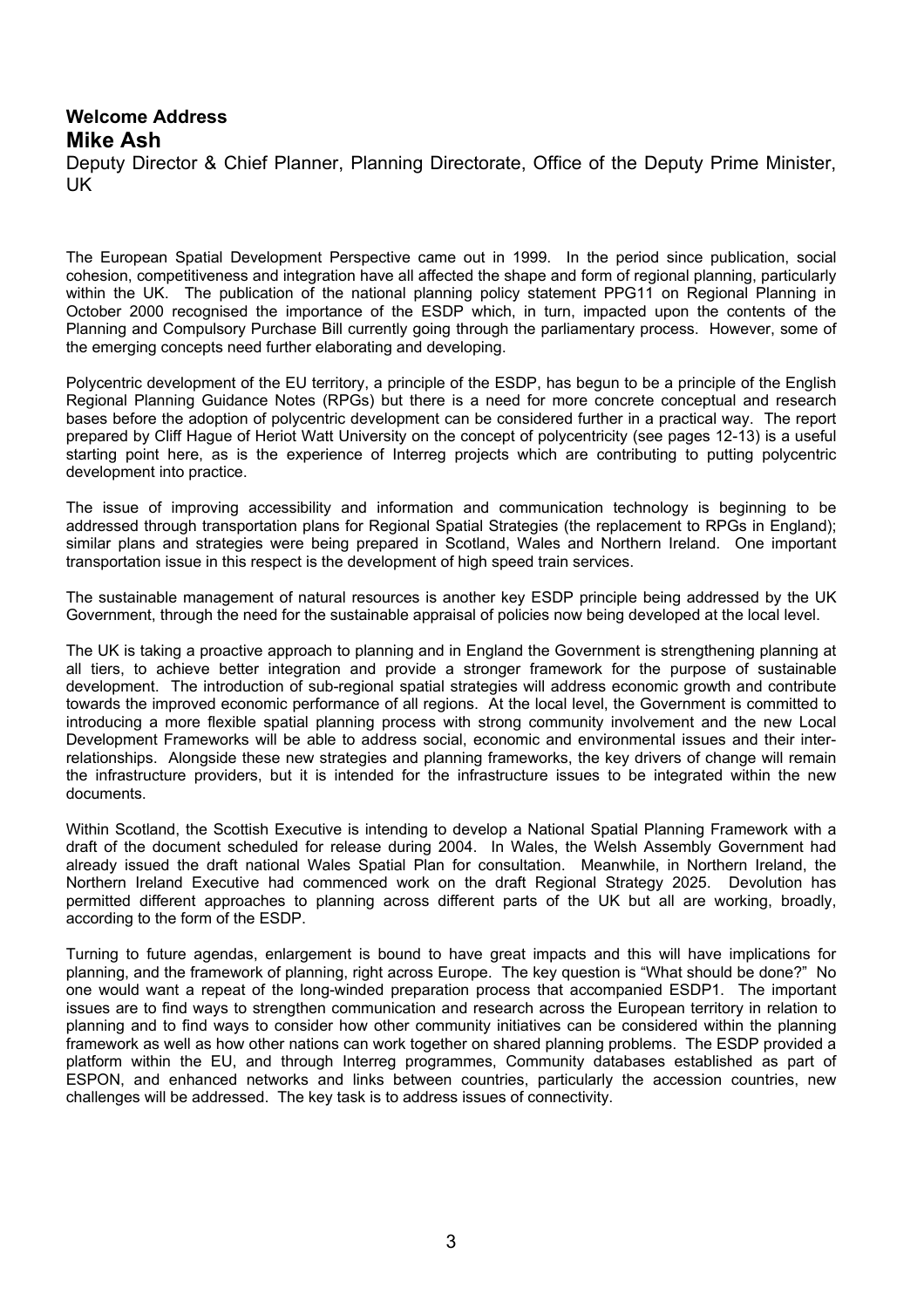# **European Spatial Planning as a Process Andreas Faludi**

Professor of Spatial Policy Systems in Europe at the University of Nijmegen in the Netherlands

The production of a plan is a step-by-step process and an interactive process. The ESDP is both a process and an application, and involves a roving band of planners moving around Europe, interacting. The Leipzig Principles underlay the Potsdam ESDP. But the question we should now consider is whether to initiate a followup to the first ESDP. At the time of the ESDP's preparation, the ministers of the member states had committed themselves to a follow-up document, but since the ESDP's application over the last four years, things have gone very quiet.

France, the Netherlands and Germany have not taken any initiative to progress the ESDP in their own countries. In the Netherlands, for example, the 5<sup>th</sup> National Spatial Planning Framework pays only lip-service to the ESDP and there has been no discernible influence on its contents. The German Länder are suspicious of the ESDP even in its final form, but both the Netherlands and Germany have Interreg programmes. Within the UK by contrast, and in support of Mike Ash's discussion, the ESDP has had a major influence on practices and new institutional processes of planning but the process there is always on the move. The ESDP has also had influence on the Member States of the Nordic countries and in Eire, while in Spain there have been clear attempts to translate the ESDP into planning initiatives in some of the Autonomous Communities with significant effects. In terms of enlargement, the candidate states have also started looking to the ESDP. The Slovakian Spatial Development Strategy of 1999 has attempted to assimilate the principles of the ESDP into existing sectoral policies; both Hungary and Slovenia have also been attempting translation within their borders.

Within the European Community, there are a large number of references to the ESDP within Commission documents, which is rather surprising given the fact that the ESDP is not an official document. These references include citations within documents relating to: the Structural Funds, for example, and the requirement for Funds to be applied within the context of the ESDP; the White Paper on Governance, which refers to the need for joined-up governance; and the Second Cohesion Report. The ESDP document formally belongs to the Member States, but it is interesting to note that the EC is using it as a source of legitimacy. There have been difficulties in this relationship. The Member States have claimed that the ESDP was their document, not the Community's. In response, the EC withdrew the Committee for Spatial Development in protest. That, in effect, put an end to the wrangling. Instead, the EC has started to consider ways in which the Community can exercise some regional control, without the need to interact formally with the level of nation states. The result has been a focus on territorial cohesion, although in many ways some of the principles of the ESDP are emerging under this new guise and the Open Method of Coordination is viewed as the future.

The Open Method of Coordination is a process of mutual learning. It is a label for a number of approaches where the EC had no clear mandate. Its form is for the EC to give guidance with short, medium and long term targets and benchmarks for the development of good practice within the EU, based on voluntary arrangements and peer review. It is organised by the EC and Chaired by the Commission all in the name of learning about new methods of coordination. There are three ways in which this may be applied in the future:

- 1. The reunification of Europe (focusing on enlargement);
- 2. Constitutional arrangements (through territorial cohesion); and
- 3. Financial perspectives 2007-12 (by setting detailed parameters).

Turning towards speculation as to future practices. Let us assume that the European Council of heads of state and government at some point in the future invites the European Commission to prepare a "European Union Territorial Cohesion Strategy" (EUTCS). This would build upon the Lisbon Strategy that already implies cohesion and a strategy for sustainable development. Also, the strategy would attempt to pursue polycentric development. All Member States agreed to the principle of polycentric development within the ESDP. The Council of Europe would insist upon Open Method of Coordination as the basis for the preparation of the EUTCS. The result of this would be that the ESDP would become an example of the Open Method of Coordination, and of a soft law – without EC competence and with no bind on Member States. The Member States and the EC would both be jointly responsible for the document and would progress its preparation as a form of mutual learning. And yet the document would be devoid of high-level political support.

The EC would try and formulate a framework for the Territorial Policies of the European Union itself, by coordinating initiatives and through internal coordination. The Commission would prepare a Strategic Framework for EU Territorial Cohesion Policies, while Member States would prepare a Territorial Cohesion Plan for Action using the territorial indicators developed as a result of the commissioned work within the European Spatial Planning Observatory Network research programme. There would be a series of mutual reviews and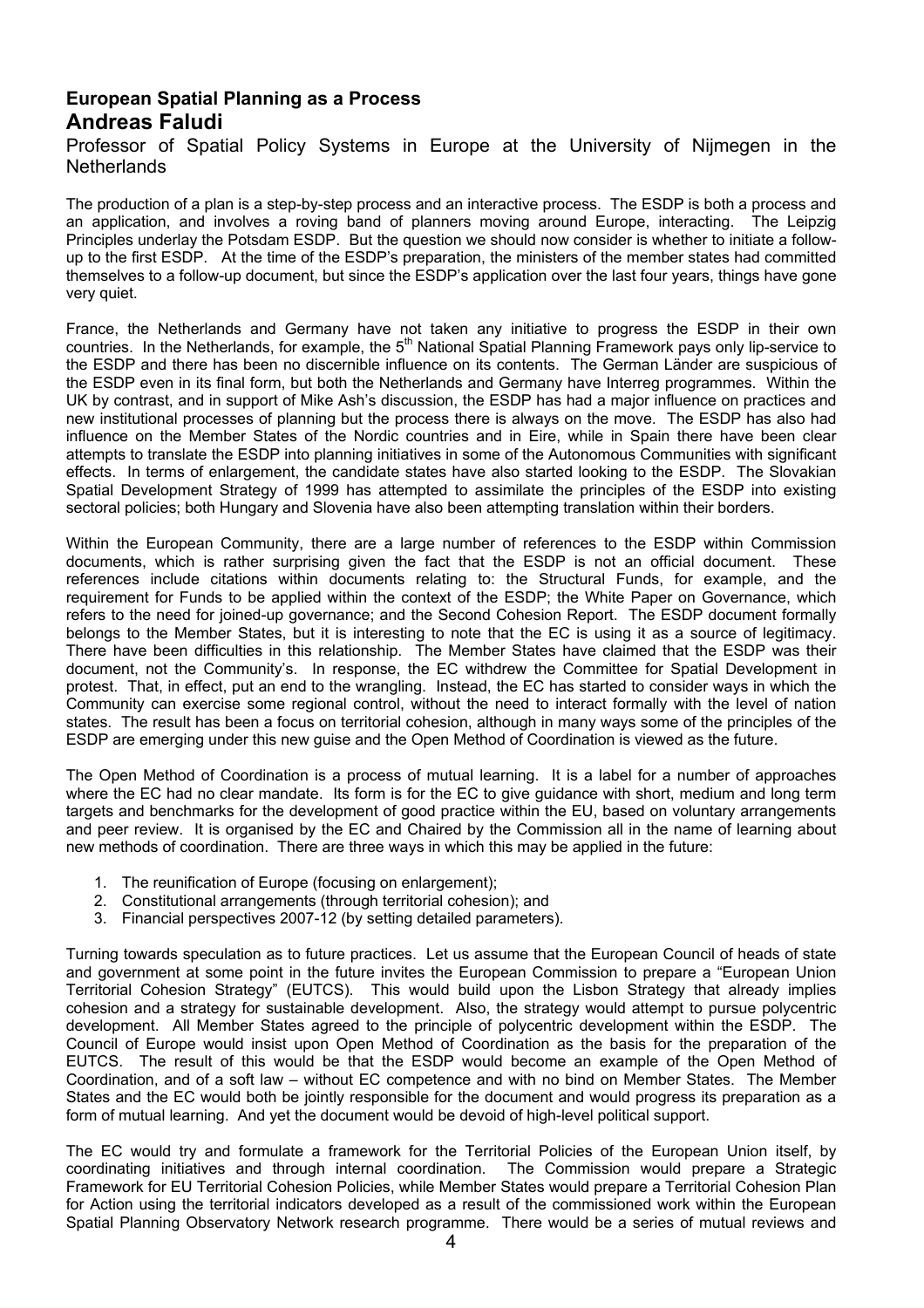learning through networks, reporting back to the EC but with non-binding recommendations. The Commission would be performing a new role; it would not be the owner of the new process but it would be the coordinator, promoter and choreographer. All actors would attempt to try and understand spatial process and positions, leading to the concept of "spatial positioning". The visions of each Member State towards spatial positioning would, in effect, rub off on each other. The problem, then, would be reconciling the various visions.

### **Does Europe really need another ESDP - an ESDP+ - and, if so, what should it look like?**

## **Klaus Kunzmann**

Jean Monnet Professor of European Spatial Planning, School of Planning, University of **Dortmund** 

In looking forward to whether Europe should embark upon another ESDP, we need to judge whether the previous (or current) ESDP has been a success. The short answer is: yes and no. The process was undoubtedly a great step forward and the ESDP itself has revived interest in spatial planning. The document has also served as a useful reference point for regional and national spatial planning, mainly because of its comprehensiveness – no other planning document is available in nine languages. It is also useful because it identifies common problems within the EU. Taken together, the ESDP has raised the previously low profile of spatial planning in many European countries, and we have already heard of success stories in the UK, and in Italy, for example.

The ESDP has inspired communities and introduced the terminology of spatial planning as something new with an associated mission to think and plan in a much more comprehensive way. It has given birth to concepts such as polycentric development, balanced competitiveness, and sustainable development, but the document has been difficult to implement against realities of economic development and the pressures of the market. A major achievement has been that agencies are required to refer to the ESDP in order to apply successfully for new initiatives and European funds.

On the negative side, the ESDP has not been a success within Germany, France or Switzerland, where it has evoked little interest outside a small circle of regional spatial planners and academics. Even among planners, there has been little reception towards the document at the local level. The ESDP has been considered as a rather technocratic document, a paper tiger, with little regard to or awareness of real political decision making requirements. With the absence of imaginative maps, the contents of the document have been difficult to communicate more widely. In contrast to the Commission's perspective, the ESDP's message is viewed as nothing more than a fig leaf to cover the negative externalities of the EC's competition policies, transport policies, and energy policies. This has resulted in the fact that planners are not doing what planners should be doing. In some countries, the form and content of the ESDP is not anything new. Germany, for example, has been long used to some of the concepts outlined within the ESDP.

More positively, the ESDP is the first pan-European spatial planning and development document, and it has become an influential multi-lingual textbook for regional planners across the European territory. It has resulted in serious attempts to iron-out regional problems and find ways to remove impediments to development. There is a problem here between the requirement for balanced competitiveness and diversity within and between Member States, and there is clearly a danger of the ESDP becoming a textbook in planning rhetoric. More cynically, the ESDP has ensured that planners' employment is more guaranteed because the ESDP has legitimised planning jobs, research projects and trans-national cooperation, networking and conferences.

How important is the ESDP for Europe? Despite the criticism, the ESDP undoubtedly is an important document for the future spatial planning of and within Europe, although not necessarily for the future development of cities and regions. The document legitimises the role of the public sector in spatial development in times of deregulation and the prominence of the market, although one could again consider whether it is a paper tiger in this respect. The ESDP also sets out European-wide normative goals and standards for spatial planning at the regional, national and European levels, even though some people may not agree that this is so desirable. The document also stresses the importance of the spatial dimension of sector planning, although this seems to depend on whether actors within those sectors know about it and take its messages seriously. It is valuable because it brings together planners from all over Europe to discuss common planning problems and joint interests and, from that point of view, the ESDP as the product of 15 different Member States is a miracle!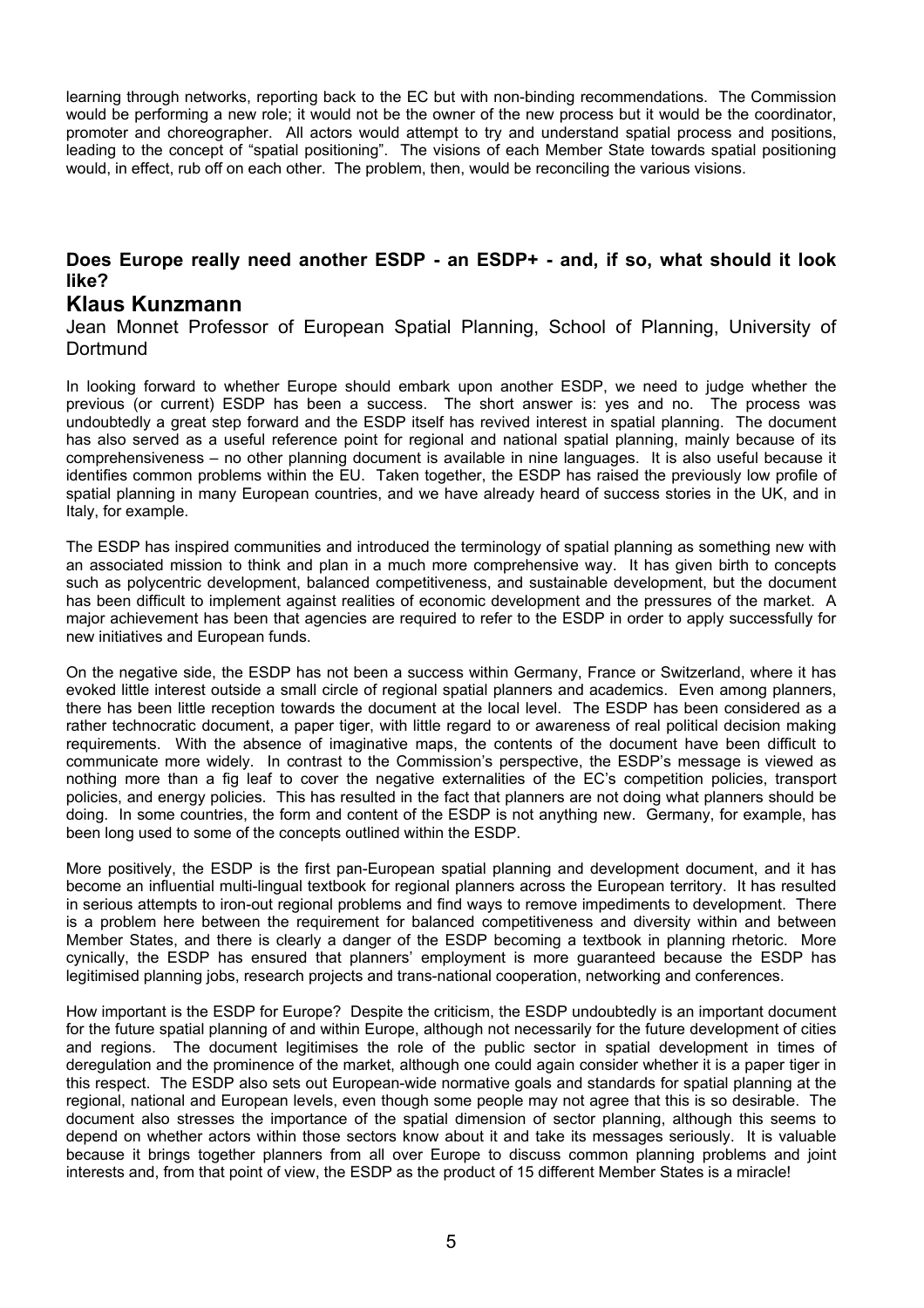So, to take the question of the day, do we need another ESDP? As a matter of fairness, yes we should prepare another, if only because of the need for the document to be extended to Eastern Europe. This would require little effort, since 90 per cent of the document is similarly valid for the accession countries, and not that much has changed within Europe since the 15 Member States approved the document. It would, admittedly, need some editorial amendments and an additional chapter on the particular challenges facing Eastern Europe. The new document could then be called ESDP25. Nevertheless, any revision could be opening a can of worms, because of the requirement to find consensus between both the old and new EU Member States. In any revision, the document should set a stronger focus on sustainability and cultural issues, both of which are underplayed in the current ESDP. It could also stress the key role of the public sector in spatial development, and reconsider the urban-rural relationship concept. Finally, it should contain maps rather than diagrams. With this in mind, it may be more appropriate to elaborate not one but a series of European Spatial Development Perspectives (ESDP+++), that follows a biannual schedule and builds on the fundamentals of the existing documents.

The reasons for a preference for a series of ESDPs relate to the need to promote the European project, regional cooperation and networking, and the need to promote spatial planning. This would also keep the spatial momentum in European regional policies and would hopefully have some effect on European sector policies. It could also be justified in terms of on-going European research on spatial development, and further encourage national and regional spatial policies.

If this approach were adopted, the form the new documents could take would be dependent on a number of key principles, relating to the need to reduce complexity, promote the spatial dimension, maintain the European dimension, and address controversial European policy issues. So the options for the format of an ESDP+ could be:

- An ESDP+ Periphery, that addresses the loose regions the inner and outer periphery of European integration and develops ideas and scenarios for their likely futures;
- An ESDP+ Urban, that focuses on European city-regions only, on the problems of suburbanisation, spatial fragmentation and social polarization;
- A series of ESDP+ documents, that addresses selected integrated policy areas such as: water and spatial development; the European cultural space; land use and transportation; industrial decline and environmental degradation; internal and external border regions; transitional spaces, immigration and gateways; and European shores, tourism and second homes; or, for that matter, whatever matters in the European political arena.

This would appear to be preferable. The European Commission could do the work along with appointed consultants. Alternatively, a revived Committee for Spatial Development could perform the work, or even the European Spatial Planning Observatory Network.

# **How Might ESPON Inform a New ESDP? Peter Mehlbye**

Director General, European Spatial Policy Observation Network, Luxembourg

The preparation of the ESDP during the 1990s indicated a deficit in the amount of comparable data across the European territory. Each nation had its own national statistics and perceptions. The data that was available was also limited to the 15 Member States that took ownership of the ESDP. This meant there was a clear demand for a new observatory. This gave rise to ESPON, the European Spatial Planning Observatory Network.

ESPON is concerned with the spatial development of the European territory, including the prospects for an enlarged EU. Linking to Structural Funds and Interreg initiatives, the Observatory possesses a budget of € 12m, plus has an additional € 2m from partner states in the light of EU enlargement. By 2006/7, the probability is that there will be 26 or 27 research projects in operation across Europe, intended to improve the knowledge base for existing States and for enlargement. This will assess territorial development, tensions and imbalances and assess scenarios for the enlarged territory. The Observatory provides support to the perceptions contained within and the application of the European Spatial Development Perspective.

A number of projects are being progressed during this, first phase from 2002-4. The preliminary results of these 16 international projects were made available in August 2003 and over 300 maps produced for EU15 and 13 world maps produced, together with new typologies and indicators relating to specific sectoral issues. These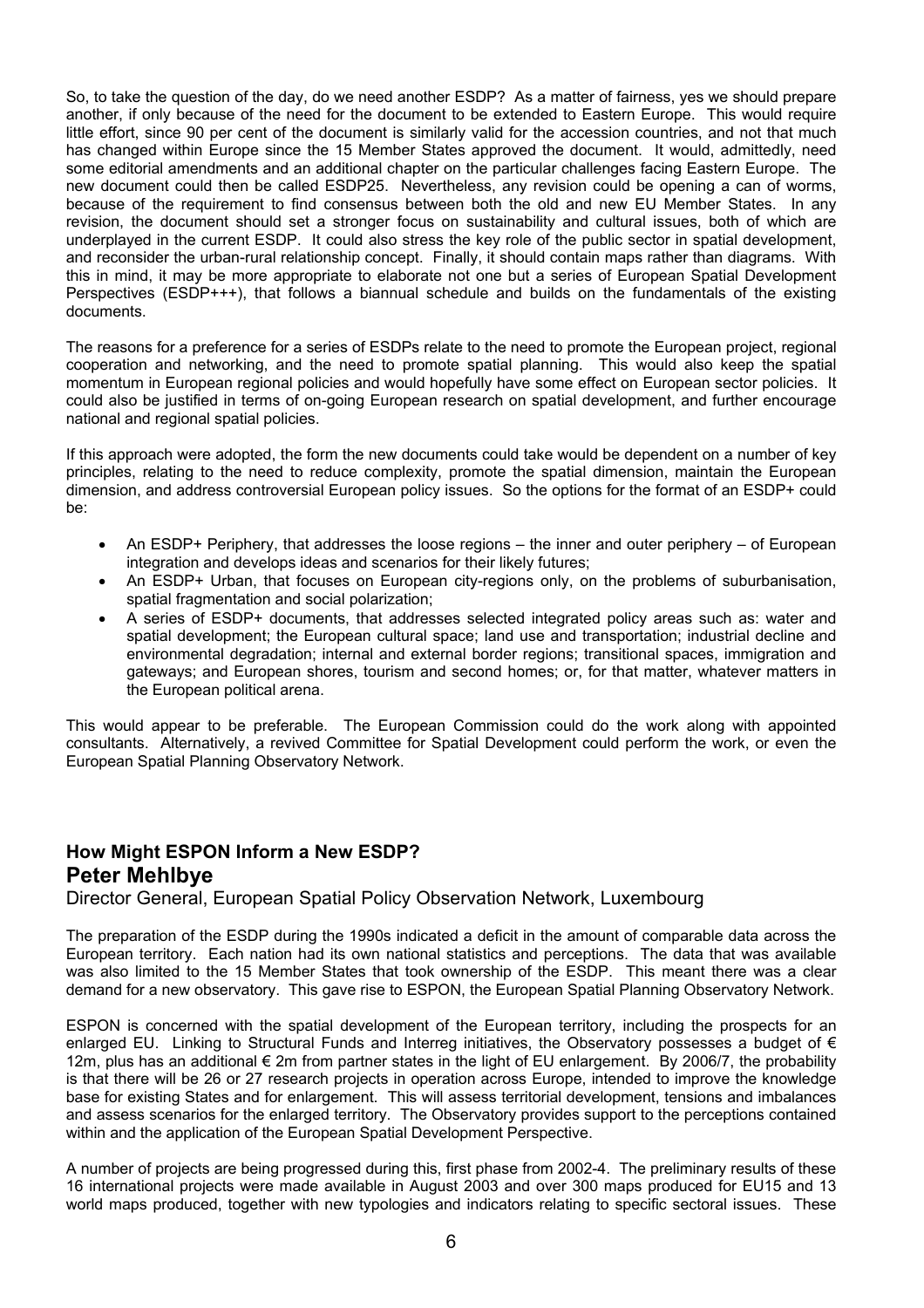project findings are being developed further with ideas for policy recommendations. Altogether, the Observatory – and its research teams - has produced more than 3,318 pages of research information to digest.

There have been substantial preliminary results together with the generation of new knowledge. The common guidance provided by ESPON in Luxembourg and the shared platform has worked, with the production of good quality and useful outcomes, even if there have been some differences between the international reports. Close dialogue is needed as projects move towards completing final reports.

There will be a number of challenges ahead in order to utilise ESPON's results effectively. These include the need to digest the preliminary results, and enhance consistency between projects and research and networking. There will also be a requirement for clarity on outcomes and policy recommendations, with a clear concept developed on territorial cohesion. Improvements are also needed in respect of the approach towards dealing with balanced competitiveness and polycentricity, with the promotion of analysis of typologies and indicators, and the development of the analysis of maps. Further work is required on the development of Territorial Impact Assessment and SWOT analyses. Given the fact that the ESPON programme has generated over 120 new datasets, ESPON needs to build its work into appropriate GIS databases, and ensure the further coordination in terminology and design.

All this work will be influenced by a number of on-going initiatives, including the EU Convention on Territorial Cohesion within the Lisbon Treaty, the 3rd Cohesion Report, Structural Funds for the 2007-13 period, and the EU Sustainable Development Strategy. It seems clear that territory will become the focus for coordination and reconciliation and we should be thinking about not only the prospect of a revised ESDP for EU27+ but also an ESPON2.

For the period after 2005, there will be a need to consider new projects. Among the possible issues that could be addressed within new ESPON projects, are: the territorial impact of fisheries policies; the role of the EU in the world; the territorial development of the Lisbon Strategy; the territorial impact of EU economic policies; the territorial dimension of sustainable development; improvements in the social and economic dimension; and relationships between ESPON research results and Interreg IIIB areas. It should also be noted that ESPON is currently making little contribution to the local level or to the NUTS-III level<sup>1</sup>[.](#page-6-0)

The ESPON work should ensure that the implementation of the ESDP is improved in the years ahead. This will be achieved by the provision of a clearer focus on territorial structures and stronger global perspectives. Furthermore, detailed policy orientations will be available reflecting differences in the territory's diversity. The work will also enable the integration of new states into the EU territory and for the planning implications to be assessed, with clearer links to existing EU policy developments, and a clearer focus on policy implementation to a range of spatial scales. It is important, nevertheless, to recognise that the political ambitions of the EU territory are not yet defined and that the ESDP, or its successor, is not a plan or blueprint. Above all, it is imperative for consensus to be achieved across the 25 countries, in reflection of real and pragmatic situations, so we should not raise our ambitions too high.

# **What Do Practising Planners Want From ESDP2? Jan Vogelij**

ECTP President-elect

 $\overline{a}$ 

First, let us consider what the main achievements are of the ESDP. It produced 5 years of cooperation and produced an agreed set of policy options and objectives. The ESDP also led directly to the establishment of Interreg projects across the EU, leading to an enhanced focus on spatial visioning, and an awareness of the spatial dimensions of Structural Funds. More significantly, it led to the creation of ESPON, to provide information on spatial developments, key indicators and the development of databases, and sets of proposals and recommendations, and involved spatial planners, giving prominence to planners as a professional group. The creation of diagrams has assisted in formulating a view of polycentricity across Europe.

<span id="page-6-0"></span><sup>&</sup>lt;sup>1</sup> NUTS= Nomenclature of Units for Territorial Statistics, created by the European Office for Statistics (Eurostat) as a single hierarchical classification of spatial units used for statistical production across the European Union. At the top of the hierarchy come the 15 member states of the EU; below that are NUTS levels 1 to 5, which progress down the scale of administrative units.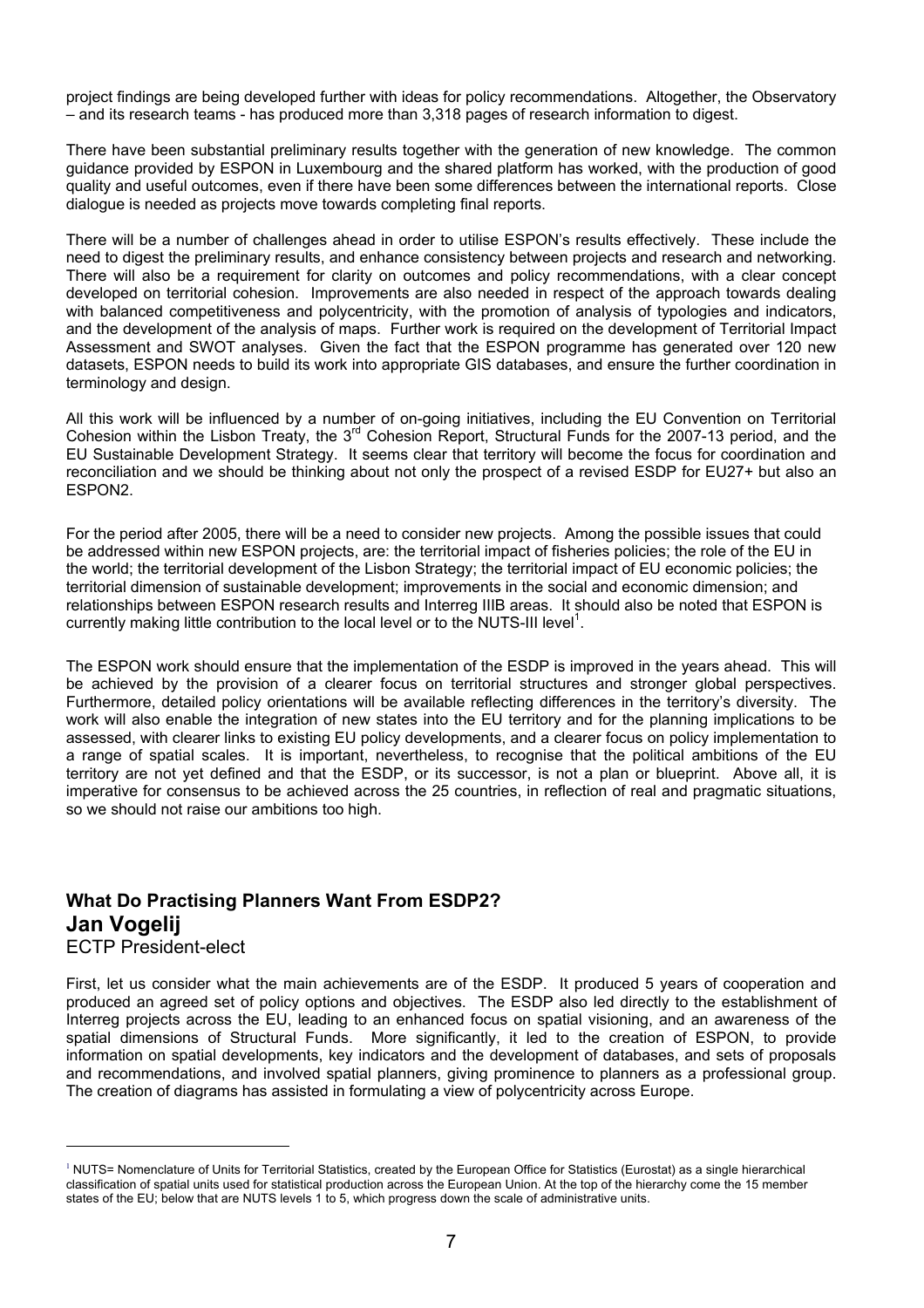In terms of the period since the Potsdam ESDP was published, there have been a number of developments that have affected spatial policy development within the EU. These include the prospect of enlargement and the move from EU15 to EU25 and its spatial implications, the Lisbon Strategy and the prospect of more innovative regions, and the European Convention that enhances the prospect for territorial cohesion.

Planners have certainly become more aware of European spatial planning initiatives over the last five years, together with documents on the subject and have developed experience of working with them. But this has only precipitated enhanced expectations of what the ESDP could or should do, and – in some quarters – a desire for a new ESDP2. These expectations are varied and reflect the fact that each country has its own interpretation of the answers as to how next to proceed.

Dealing with these issues in more detail, it is clear that awareness of European spatial planning initiatives is good but variable, with some misinterpretation, variable knowledge and links across bordering countries, with few planners with true awareness at the national level, where some States possess personal interests, and possibly little focus on funding. There is, then, a sparsity of knowledge and work seems to be quite disconnected at the local level. Only those active in spatial policy matters at the national level possess good awareness of the content of spatial planning documents, and reasons for the lack of dissemination or wider knowledge relate to, possibly, the lack of political status of the ESDP, the lack of vision, and the capture of debates by the academic community.

Those planners that are active in the debate appear to be those working with the documents on a regular basis, at the national or regional level, or where there are already institutional arrangements in place to deal with the policies. Hardly any practitioners on the ground, it seems, are dealing with the practical implications of the ESDP. And so if we begin to assess what the expectations are for an ESDP2, we have to remember that it could depend on the active participation of the national level of policy-making, to promote measures against marginalisation, with the European Council of Town Planners providing a network of information, with operational links to other policies, and a consultative process of development and feedback that refreshes national approaches. Among the core issues that need to be considered are, the consequences of accession, axes of international communication and transportation development, ecological and rural structures, shifts in transport modes, the role of spatial drivers, and the reduction of disparities.

More involvement is therefore needed, to progress the objectives of sustainability and balanced development, resulting in a polycentric network of cities and the Natura 2000 ecological network. This will require regional and local elaboration and the active involvement of planners at those spatial scales.

In terms of the future work for planners, the ESDP as a framework should aim at clarity about locations, relating to the polycentric urban network, development locations, the promotion of innovative and specialised regions and at the same time allow for regional and local interpretations. The promotion of regional development visions could then contain regional interpretations of these features and policy priorities. There will be a need for the ESPON results to be communicated to planners, through planning associations and national conferences of dissemination. More specifically, there will be a need to promote the preparation of an ESDP2, involving planners at all levels, with possibly DG Regio becoming DG Spatial Development, and ESPON as the EU spatial planning agency.

*See end of the report for the detailed responses from ECTP member organisations to an informal survey of awareness of ESDP.* 

## **Links Between the ESDP, ESPON and the EU Thematic Strategy on the Urban Environment Carlo Lavalle**

Chair, EU working group on Sustainable Urban Management

We need to consider what the links are between the ESDP, ESPON and the EU Thematic Strategy on the Urban Environment. The Thematic Strategy is intended to promote an integrated approach across EC policies, taking into account the progress made in implementing existing cooperative frameworks, and reviewing the integration where necessary. Among the issues the Strategy will address are: the promotion of Local Agenda 21; the reduction of the link between economic growth and passenger travel demand; the need for an increased share in public transport, rail, inland waterways, walking and cycling; the need to promote the use of low emission vehicles in public transport; and consideration of urban environment indicators.

A thematic strategy must include quantitative and qualitative environmental and sectoral objectives against which long-term effects and methods may be measured. The Commission must define the content of a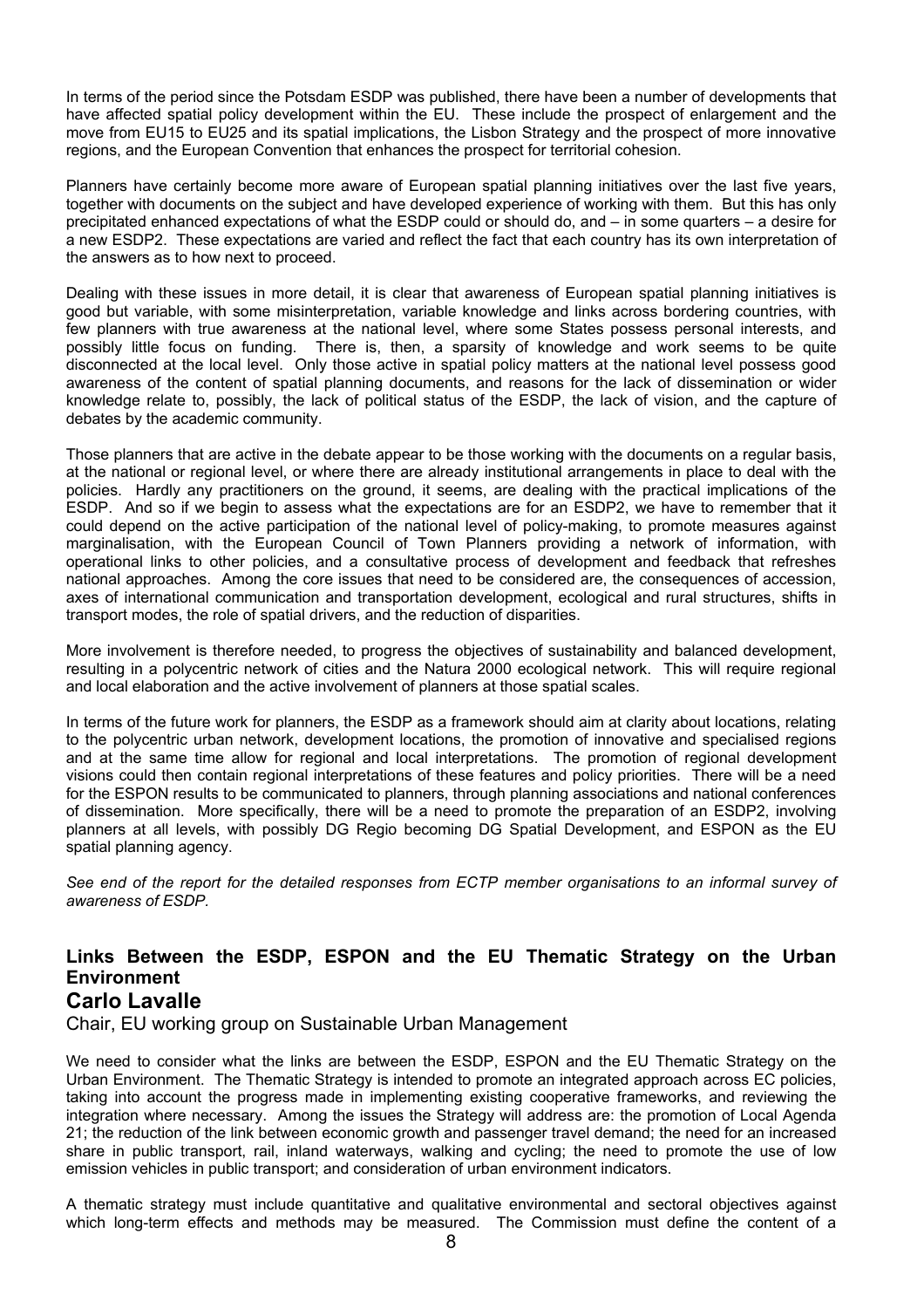thematic strategy, through setting objectives, methods, and timetables, in the form of a proposal for a framework directive to the Council and to the European Parliament. The strategies must also be developed in cooperation with stakeholders, particularly with national organizations and industry, and the methods utilized have to be worked out in partnership with these organizations. It is intended for the impacts of the strategies to be monitored and assessed through the Commission reporting regularly to the Council and Parliament on key developments, through indicators developed between the EEA and Eurostat and through follow-up reports, and through scenario development and modelling, in an attempt to assess likely future trends.

The timetable indicates that the input from working groups, stakeholder consultation and internal discussions to the Commission will occur by the end of 2003, followed by the adoption of an Interim Communication entitled, "Towards a Thematic Strategy on the Urban Environment". In 2004, there will be wide consultation on this document and the further development of ideas in cooperation with stakeholders. It is intended for the Commission's proposal to be adopted by July 2005.

The Strategy's initial priority areas are: Sustainable urban management; Sustainable urban transport; Sustainable design and land use; and Sustainable construction.

The approach towards the Strategy is based on the concept of cities operating as complex systems. These urban systems support an ensemble of functions that interact with each other and influence the physical development of the city and its surrounding area. Urban functions may be related to housing, mobility and accessibility, commerce, industry and related services, and leisure and recreation. The physical urban system comprises several static elements, including buildings, infrastructure, open space, abandoned and derelict areas, agriculture and forestry, together with more dynamic elements such as transport, water, energy and waste.

Each urban function is ruled by a specific policy and, as a consequence, the policies influence and drive the development of the static and dynamic elements of the system. Individual policies can be formulated at distinct administrative and political levels, at national, regional, local or European. Where policies are developed sectorally, individual developments that are deemed to be required to support one function can impact upon the effective operation of other functions. The static and dynamic elements serve many masters and can also be influenced by many masters. Mutual influences are typically driven by socio-economic and physical criteria.

Some definitions are necessary at this point. I take "urban sustainability" to mean the sustainability concept. The more sustainable an urban area is, the less it disturbs ecological cycles at all levels from local to global, and the healthier it is as a living environment for the citizens living in it and in its environs. Socio-economic activities are considered to the extent that they influence environmental sustainability and vice versa.

The general criteria for assessing the potential contribution of management systems to environmental sustainability may be constructed from assessing scope and power, subsidiarity, integration and coordination, and learning capacity. And there will be a number of dimensions relating to the attributes of the system. The sorts of problems that may occur and that serve as obstacles or difficulties are diverse. There may be a limited cooperation beyond administrative borders, or of policy integration. There may be a lack of participatory integration, or limited links between the local, national or European administrative levels. There may also be a lack of institutional capacity or even willingness to learn, or problems of private-public partnerships and a lack of resources. There may also be lukewarm commitments towards sustainability issues more generally.

In order to take this forward, the Working Group on Sustainable Urban Management have made a number of recommendations. These comprise: encouraging cooperation beyond administrative borders; improve availability of data, tools and practices; develop institutional capacity to facilitate sectoral integration and publicprivate partnerships; and support local governance and increase public awareness. Other relevant recommendations relate to management of the transport systems across whole urban areas, and for planning and design to promote sustainable land use. And in relation to targets and indicators, there is a need to identify these in order to monitor the Thematic Strategy and a need for better data on urban environmental issues.

As far as the links between the Thematic Strategy and the ESDP and ESPON are concerned, the ESDP aims to promote polycentric development and a new urban-rural partnership, together with parity of access to information, knowledge and infrastructure, and management of the natural and cultural heritage. ESPON, in turn, is considering functional urban areas in relation to sectoral specialisms, and scalar issues for the enhancement of polycentrism. The policy options available, and which may stem from ESPON, can be thought of at particular levels: at the regional level, there should be infrastructure investment, strategic planning and coordination, and relationships between EU funding and other policies; at the national level, there should be a division of labour between national nodes, a second tier of cities in mono-centric and accession countries, and EU funding to encourage national planning; and at the EU level, new global integration zones should be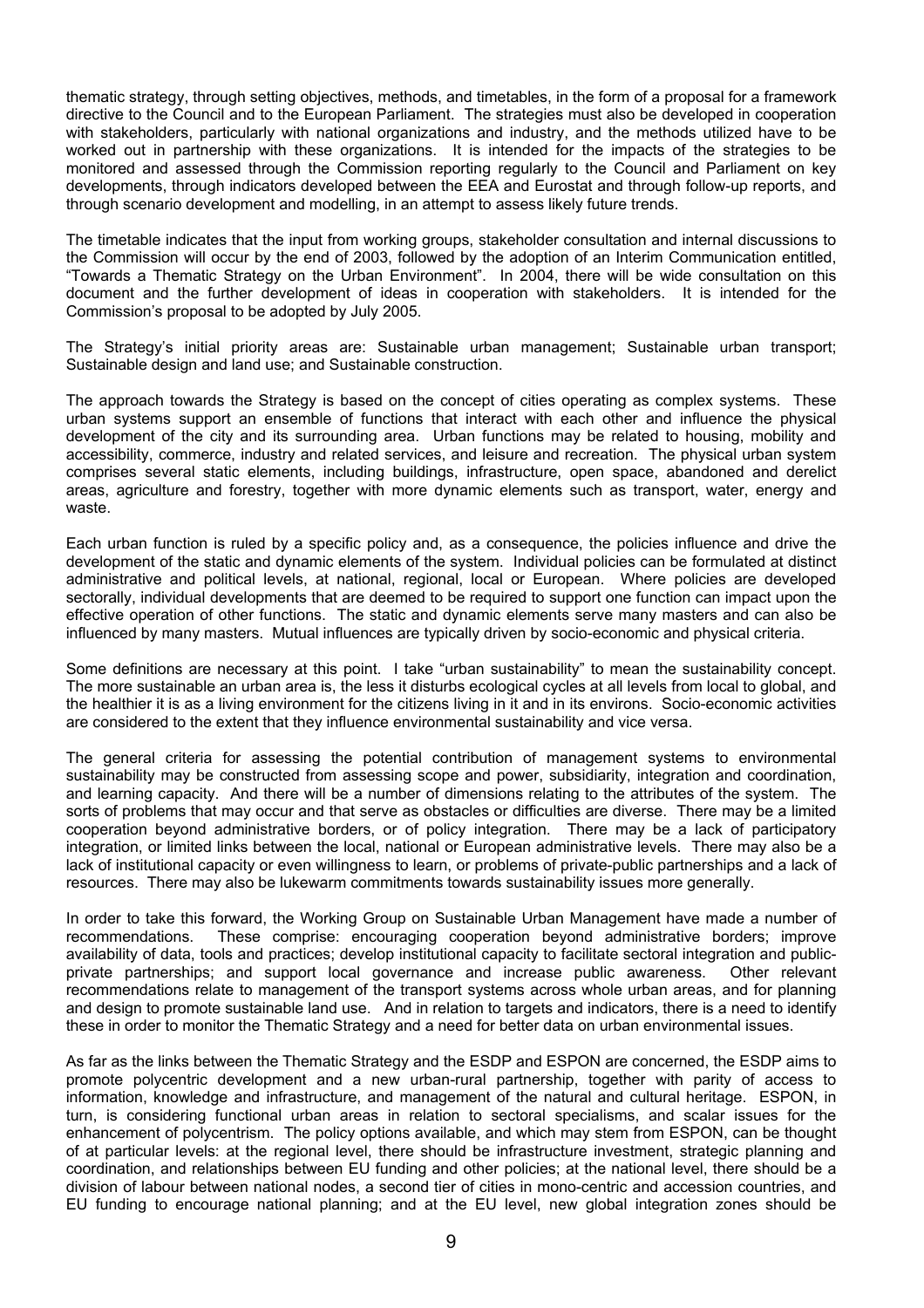identified and/or strengthened, and trans-European networks, EU institutions, and the polycentric objective closely linked.

There needs to be a sound set of tools to measure and compare the EU scales of governance and administration in relation to the delivery of sustainable urban development, with data, indicators and scenarios. In my view, the physical space and time dimension is key, not only so that it can be located or presented on a map, but also understand interactions. There are often multiple causes often acting on a single effect, while 'the function' is the element to monitor. There is also a need for cross-policy coordination horizontally across themes and between administrations and vertically from the local to the EU. Among the issues that should be addressed are: enhancing those functions that increase impacts on environment and health; assessing the criteria for real sustainable development; and whether a set of integrated indicators can be established to alert unsustainable trends. Finally, I conclude by considering two ideas for a common framework.

First, the Thematic Strategy and ESDP/ESPON both need strong cooperation between cities and regions. The Strategy is a legislative process resulting in a regulatory framework. Since it rests on subsidiarity, it will require acceptance at the lowest level, i.e. cities and regions must be involved in the process. ESDP/ESPON rests more on voluntary initiative, and so the cities, regions and Member States must buy into the process. Secondly, the environment should be considered as an integral component of territorial analysis, rather than a stand-alone element. More issues need to be considered, including elements of climate change, health dimensions, and a review of the traditional social-economic-environment policy triangle, whose corners should be abolished.

## **The UK Polycentricity Study Cliff Hague**  Heriot Watt University and UK ESPON Contact Point

This talk discusses the contents of a new study undertaken by Heriot Watt University on behalf of the UK Government on the subject of polycentricity. It concerned problems of definition, scope and awareness of polycentric development and assessed who may use polycentric development in practice.

The ESDP discussed the need to work "towards balanced and sustainable development of the European territory", and sought a polycentric settlement structure across the whole of the EU which it viewed as "an essential pre-requisite for balanced and sustainable development". The ESDP, and the concept of polycentricity, was seen as a means to enhance competitiveness and regional balance. A key question which then emerges is, 'how can you achieve that?'

Complementarity by different regions creates a critical mass, while it has to be acknowledged that cities sustain rural areas by underlying economic changes. The linkages and networks between spaces overcome barriers of space, boundaries or rivalries.

If we take a hypothetical example of monocentricity, we would find a large urban settlement with a dominant industry such as a pit, with links to a village and small town that are just dormitories. The links between these places are weak and, predominantly, one way only. In polycentricity, by contrast, there is much more of a functional network, with the village attracting people from the large settlement, a regenerated town centre, and strong links and complementarity. At higher scales, and national or transnational polycentric development, a new globally competitive economic integration zone could be created with strong links between the different centres within the polycentric urban region, based on transport and communications.

They key questions that emerge in relation to polycentricity concern:

- Whether networks of medium sized cities can complete more effectively;
- Whether polycentric development aids cohesion; and
- Whether polycentric development increases travel.

In answer to the first question, clusters offer greater access to labour, suppliers, specialist firms, local markets and knowledge. They can facilitate innovation and provide for a cumulative causation, where over time the advantages become self-reinforcing. An example of this type of network is Stuttgart.

In answer to the second question, there is still some confusion as to what territorial cohesion is. There is a view that 'the best protection for a backward region is a bad road', since constructing a new road into a peripheral region does not necessarily mean growth for that region. It is a question of scale and equity; links between the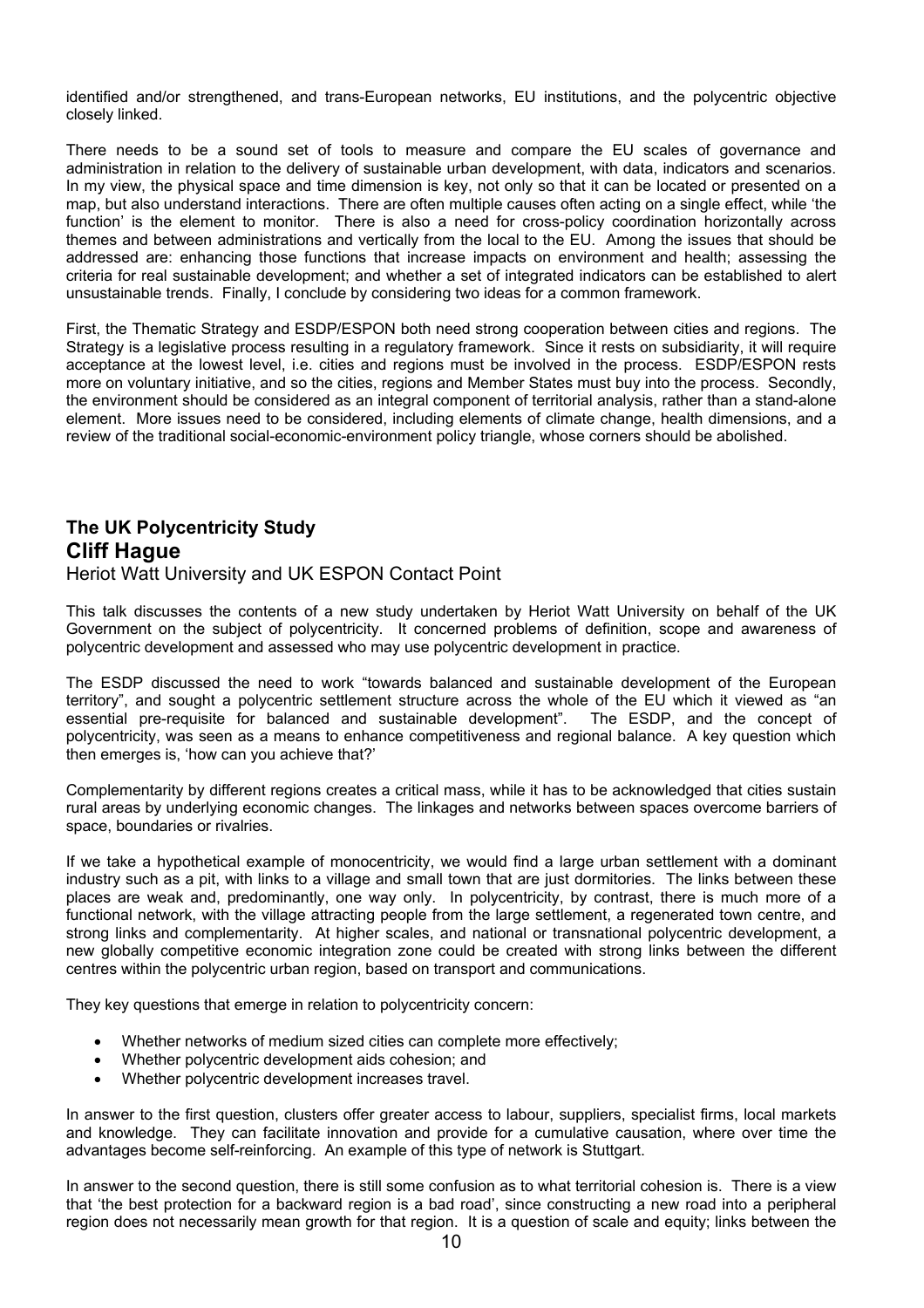urban and the rural may assist in creating polycentricity, but there is less polycentricity at national urban systems.

In answer to the third question, the environmental concerns are addressed within the ESDP but these are presently not well linked to notions of polycentricity. A greater regard for linkages and travel needs to be balanced against peripheral region growth at the intra-regional scale. So policies to promote a region's airport would assist with linkages but not prove to be particularly environmentally friendly and yet this is considered to be one measure of polycentricity.

More work is required on notions of polycentric development, including improved methodologies, data sets, indicators and mapping, together with assessment from practice and Interreg projects and regional strategies, from ESPON, and the development of new good practice research and transnational cooperation on the subject.

# **What does Europe want from the next ESDP? Margarita Jančič**

Ministry of the Environment, Spatial Planning and Energy, Slovenia

This talk looked at the implications of enlargement for a new ESDP, using Slovenia as a case study. Following an introduction to the country, it is worth noting that even as an accession country, Slovenia is involved in a number of EU projects and initiatives, including Interreg projects and ESPON. The country possesses a strong administrative and organizational framework, with clear roles and responsibilities allocated to ministries, government and officials. Slovenia has had to address the new paradigm of spatial planning including issues concerned with subsidiarity, flexibility and integration, and to view planning as a continuous process with public participation and vertical and horizontal cooperation. This has necessitated establishing spatial management as a governmental activity across all tiers of administration.

New Slovenian spatial legislation points out the importance of sustainable development which is not just an environmental issue. Besides the widely agreed economic, environmental and social sustainability (the "ESDP triangle"), it stresses the importance of cultural sustainability, regional characteristics and endogenous resources. It stresses the importance of the complex and comprehensive system of *Territory,* where human dwelling and activity are grounded and the basis of sustainable development. The new legislation introduced a concept of "abstainable development".

A new ESDP is required for these reasons: addressing the various dimensions to achieve sustainable development, the importance of complex and integrated systems of Territory, and the importance of spatial development policies. What is fundamental is that we should not consider the influence of EU policies on the territory, but rather the compliance of those policies with the ESDP itself. Enlargement will bring with it new problems and opportunities for spatial planning to address, irrespective of the number of Member States within the EU. Sustainable development is never static and enlargement will bring significant imbalanced territories across Europe. The territorial structure will require new knowledge and indicators to be formulated, looking at a territory's potentials, characteristics and conditions.

A new ESDP should be based on updated analyses about existing and foreseen information about cooperation between Member States and bordering regions, networking, existing know-how, knowledge about spatial development planning practices and assessments. The new ESDP should be a 'Spatial Development Action Plan', setting out key principles, common aims, types of activities, measures, instruments to be utilised, and procedures for reporting. This would promote a spatial development approach, give spatial planning development activities a renaissance, enhance the role of regional and local authorities in the implementation of sustainable development policies that would provide synergies of activities and enable a preparation of widely acceptable solutions.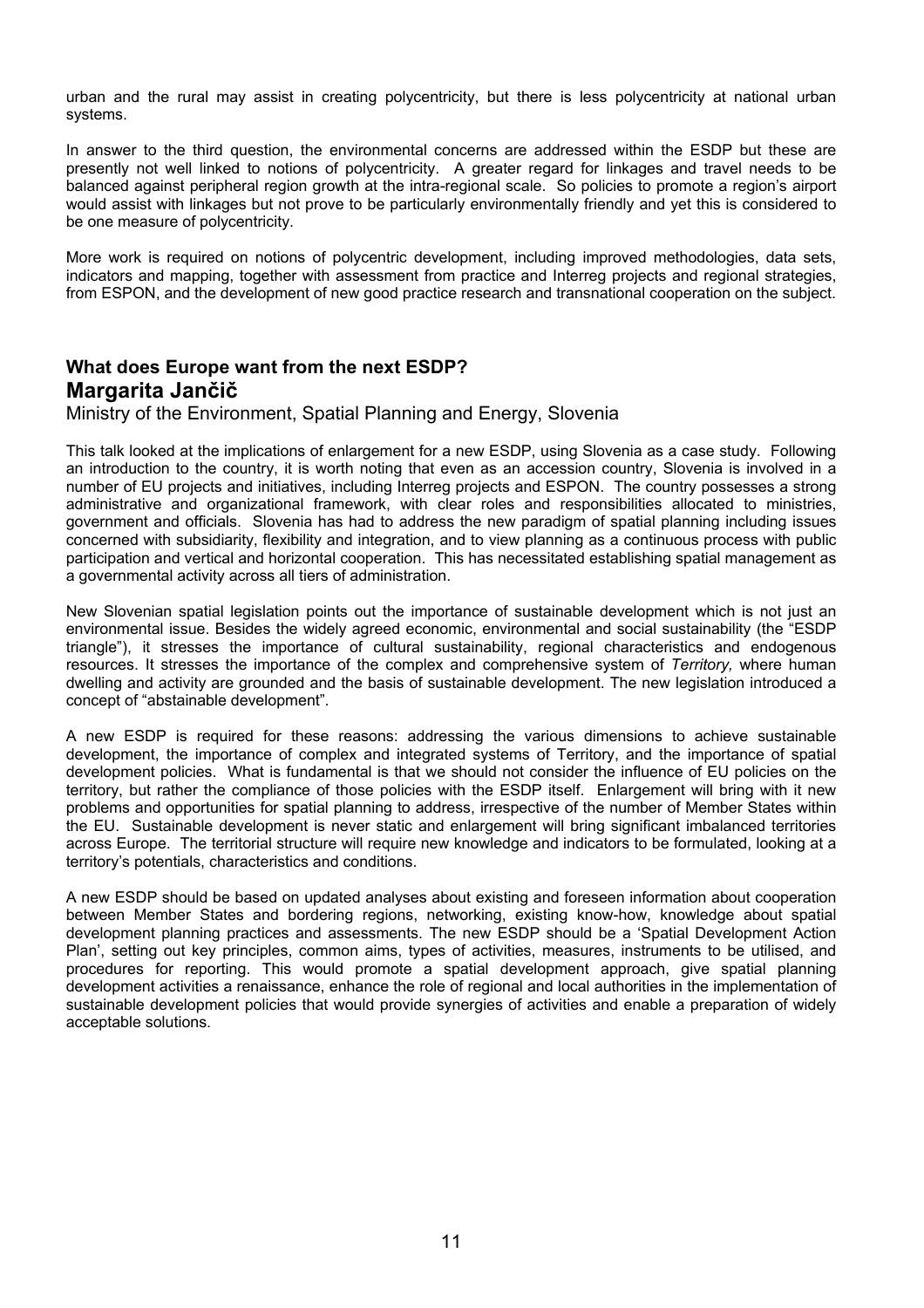#### **DISCUSSION WORKSHOPS**

Four discussion workshops were held on the day, devoted to:

- **Enlargement**
- Structural funds and spatial development
- Sustainable spatial development
- Balancing local and strategic policy

#### **Enlargement**

Paul Drew provided a summary of the workshop devoted to Enlargement. Participants believed that existing Member States could learn from the accession states. Taking into account the diversity of those States, the ESDP needs to take account of diversity to a greater extent and needs to develop common criteria to be implemented at the regional level according to specific issues. The planning profession needs to reinforce the role and importance of the need for professionalism and an associated desire for a more integrated EU planning profession. The ESDP may be the vehicle for this to be achieved. In future, it should be more possible for the ESDP to be used to set a framework for the allocation of new EC funds. A new institutional and administrative capacity needs to be developed for the accession countries. Since there is a perception prevalent at the present time that planning is all about control, the ESDP could be used to assist in changing the perception from one of control to facilitating economic growth.

#### **Structural Funds and Spatial Development**

Frank D'hondt provided a summary of the workshop devoted to Structural Funds. Participants believed that it was necessary to achieve a balance in local and strategic policy, rather than one or the other; this is also necessary to move from regulatory planning to strategic planning, a process that is not deregulation but rather the enhancement of the process of planning. It is necessary for the EU to move from consideration of European sectoral policies to European strategic planning, combined with a process of incentives. Regions should not be thought of as fixed institutions but rather as interfaces between the local and the European, possessing knowhow, networking abilities, and good governance. The existence of European strategies and incentives, with regional know-how, could then create the conditions for local strategy development.

#### **Sustainable Spatial Development: the Lisbon Agenda**

Karen Buchanan provided a summary of the workshop devoted to Structural Funds. Participants believed that competitiveness and sustainability should be thought of within the framework of a knowledge-based economy. The Lisbon agreement offers possibilities but not necessarily answers. The key question is what is needed at the level of the EU? The possibilities include a common set of policies to enable regional specialisation, and top-down and bottom-up analyses of opportunities and the strength of each region to be supported by EU information. Moreover there is demand for new visions that cross boundaries or that enable cooperation across regions, and establish the means for institutional capacity building to support competitiveness and sustainability. There was concern about the definition of competitiveness, particularly as it was stated that cooperation between the local, regional and national might achieve more benefits than competitiveness alone.

#### **Balancing Local and Strategic Policy**

Virna Bussadori provided a summary of the workshop devoted to Balancing Local and Strategic Policy. Participants considered positive and negative observations specifically in relation to structural funds and Interreg experiences. A main criticism was in relation to the huge burden that befell lead partners in any project. Networking is thought of well and is rewarding, but it can take anything between 12 and 18 months to get a proiect started, although sometimes a slow start is useful if there is some uncertainty on proceeding. With reference to the UK, the process of programme officers and national contact points was viewed as working well. But, for next time, it is best to define some terms – such as value for money and transferability - more clearly, and make the results available of past projects, to influence new projects as they are developed. Finally, it is also important to make the assessment criteria more transparent. One beneficial change in future may be to allow non-EU partners to gain finance and out-of-area partners too. The ESDP should be available in all relevant languages, and it is worthwhile to involve all actors because sometimes those who propose are not always the same individuals who implement policy.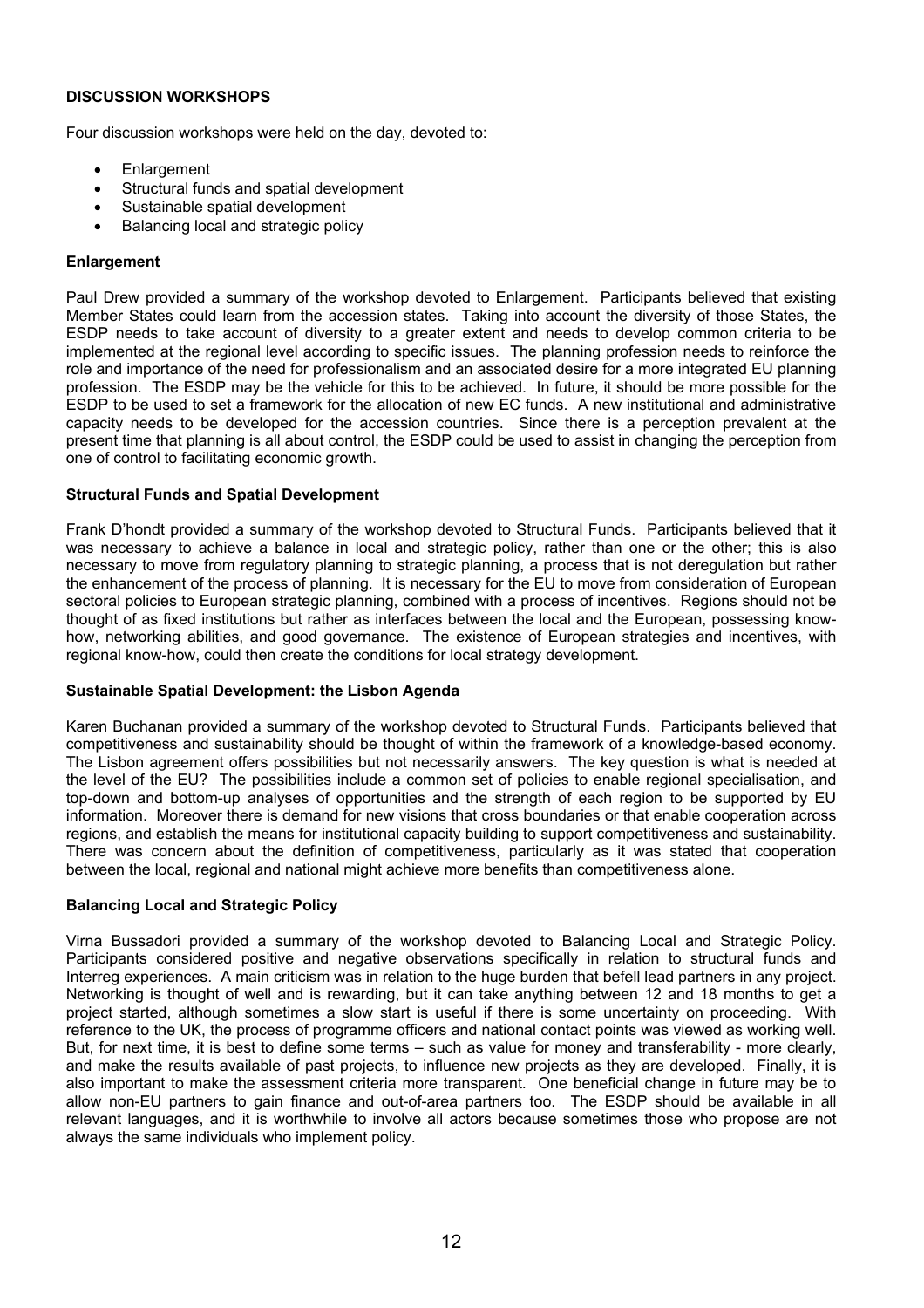#### **QUESTIONS AND DEBATE**

Michael Edwards asked about intra-urban inequalities and the need to push agendas down to practical levels, which would allow all planners to engage in the debate and link to other professions and other social partners, in order to engage people.

Klaus Kunzmann mentioned the different tiers of planning. There is a need for polycentric development at all tiers. But local planners might not be the best people; perhaps it is a job for regional planners (and in Germany, that would mean planners and geographers but not architects – a problem of professional "silos", or limited thinking).

Cliff Hague suggested that there is a need to connect tiers and to work down the spatial scale. How can people access the information, when big conferences are of limited use in disseminating findings and do not reach the right people? Web training and training workshops are useful and active learning is vital.

Jan Vogelij talked about the evolving nature of planning systems and of decentralisation. Regions are best placed to elaborate and translate these practices.

Andreas Faludi was not worried about whether local planners addressed issues related to the ESDP or not. What was important was to cement relations at the national level. The discourse is still exclusively North West European. A scoping study is required on territorial cohesion since this is not necessarily the same as spatial planning. There is a need to make the professional community concerned with spatial planning more inclusive; at this meeting, for instance, the French were very noticeably absent.

Peter Hall discussed polycentric development at different scales and the possibility for them to work in contradiction – i.e. between a region and a dominant city within that region. Promoting polycentricity in monoregions may be a problem because they are naturally monocentric. We need to try to measure these changes at the regional level where there has been a dearth of evidence to date.

Liz Mills mentioned reliance on data in order to advance policy and whether and how this would be achieved at the level of the EU. There was only a limited amount we can achieve as planners, particularly our influence over the market. Market instruments at the EU level are complementary to planning.

Peter Mehlbye suggested a need to try and narrow the focus but was uncertain about who the political audience is for this debate; that was the key challenge.

Jan Vogelij outlined legal barriers to spatial development at present and called on planners to look at what is changing in terms of development.

Derek Martin mentioned that the Dutch presidency has ambitions to translate the outcomes of ESPON into policy. The components of spatial action are present but we are not doing enough to try and access information and knowledge and apply them to existing EU instruments. We need to reanimate the process of the ESDP, to kick start it, but we may well have to rely on future presidencies for this to be achieved.

Cliff Hague suggested that there is scope for further analysis via impact studies on particular sectors territorially. But GDP - the market - is the main driver. There are barriers presently to assess comparable data between countries.

Andreas Faludi called for a long term perspective, with opportunity for reflection in terms of policy instruments, territorial dimensions and market interests.

Klaus Kunzmann stated that no newspaper has any interest in European spatial planning and this is something we should work on. We need to sell what we have.

Robert Upton, in reply, stated that European spatial planning issues are being debated in the media but usually under different labels and the route is to engage in political discussion that needs to understand and learn spatial implications. This needs to occur within a European context. The spatial drivers of change – airport policy, for example – do not seem to be discussed at the pan-European level. There must be links between airport policy and other sectoral issues.

Frank D'hondt discussed experience in Belgium. The country is aware of polycentric development and that this can be achieved in different ways. There is a requirement to mobilise concepts and ideas and develop a communication strategy for existing ideas rather than work towards a new ESDP.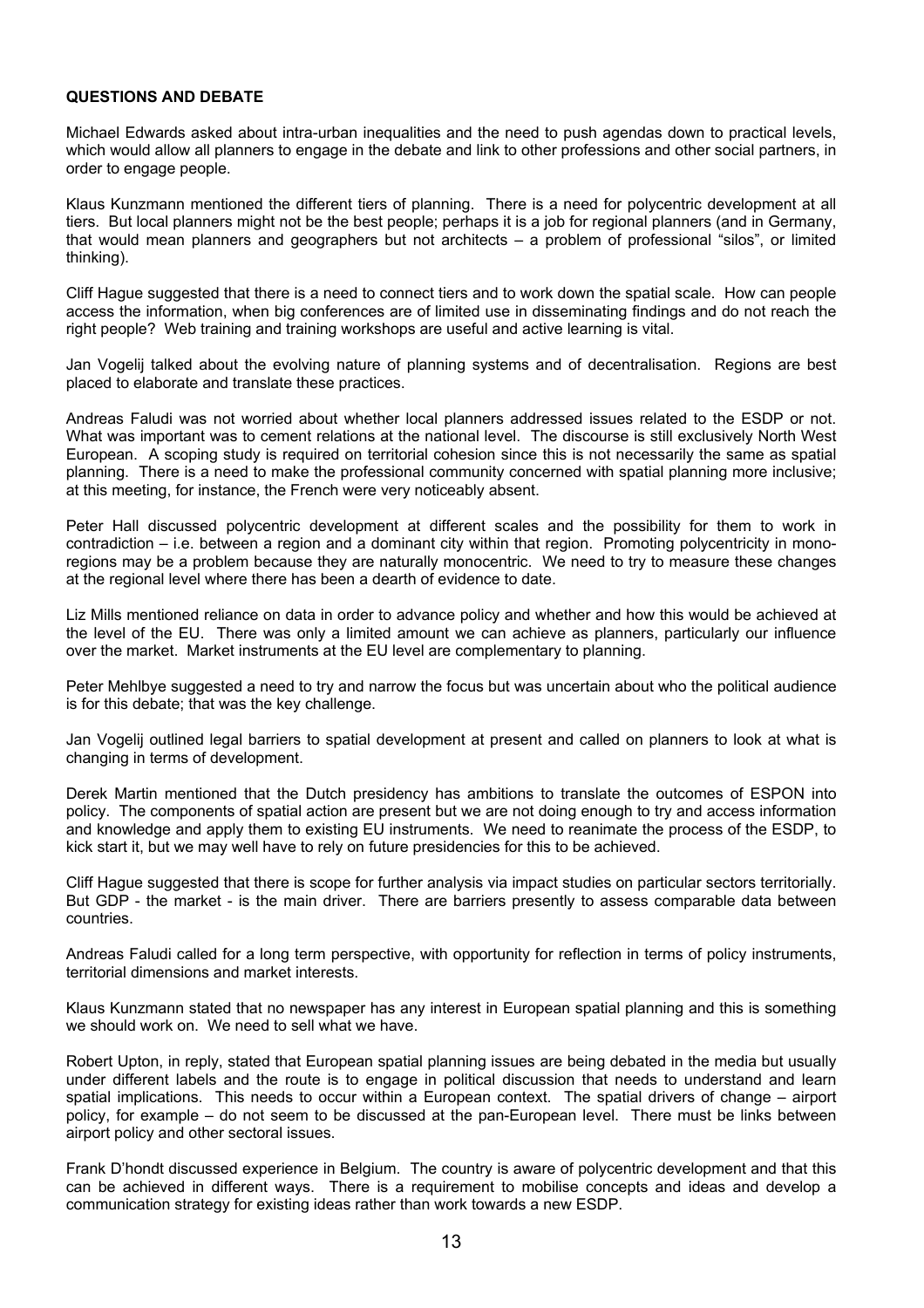Klaus Kunzmann was concerned about the development of a new European profession of planners.

Robert Upton explained that this was not the purpose of the ECTP but rather to promote a common agenda and provide a common understanding, while allowing for diversity.

Cliff Hague summed up the day. There is a need to legitimise the role of the planning profession role in steering EU Structural Funds and enhancing spatial thinking in other sectors. More work is required on European "spatial visions", and using the ESDP to tackle real issues related to the EU's planning problems. It is worthwhile evaluating the ESDP "model" to assess workability and degrees of influence. It is essential to raise awareness of the importance of the regional level of governance and policy-making. The show must go on since there is too much at stake and too much interest in it. We should not repeat past mistakes or view European spatial planning as regulatory planning. Perhaps overall we need to trust the EU a bit more.

#### **CONCLUSION**

If the question was "Does Europe want a second ESDP? ", the answer appears to be both yes and no. If it is to happen, there needs to be much greater consensus on what form, shape and purpose ESDP2 would have, which means addressing political issues.

The results of ESPON need to feed into policy and politics and into communication through the media. The production of maps could be a way to start this. Substantial issues relating to city regionalism and intra-urban issues, and social and economic tensions must be addressed. There is a continuous and uphill struggle to improve existing initiatives and measures before considering new ones. Older agendas and their problems will not disappear merely because ESPON produces new research results on new subjects.

Another focus should be on relationships between different scales, and discerning at which level is it most appropriate to take development decisions.

Enlargement will have a profound effect on Europe: there will not only be heightened expectations that Accession countries will embrace European spatial planning, but also expectations from Accession countries that a common pan-European approach to planning will be of use and assist them. This relates to fundamental questions about the future status of planning, at various spatial scales across the EU.

The relationship between the ESDP, ESPON, Structural Funds and Territorial Cohesion is questionable and complex. This needs addressing if the proactive possibilities of planning are to be "sold" politically.

In addition, the degree to which European spatial planning will then be "bought" will largely depend on interests external to planning; these issues are not solely the preserve of planners.

Finally, and despite the last point, European spatial planning does offer optimism and belief in the future of planning. But the task is not straightforward or easy, and it will require huge levels of commitment.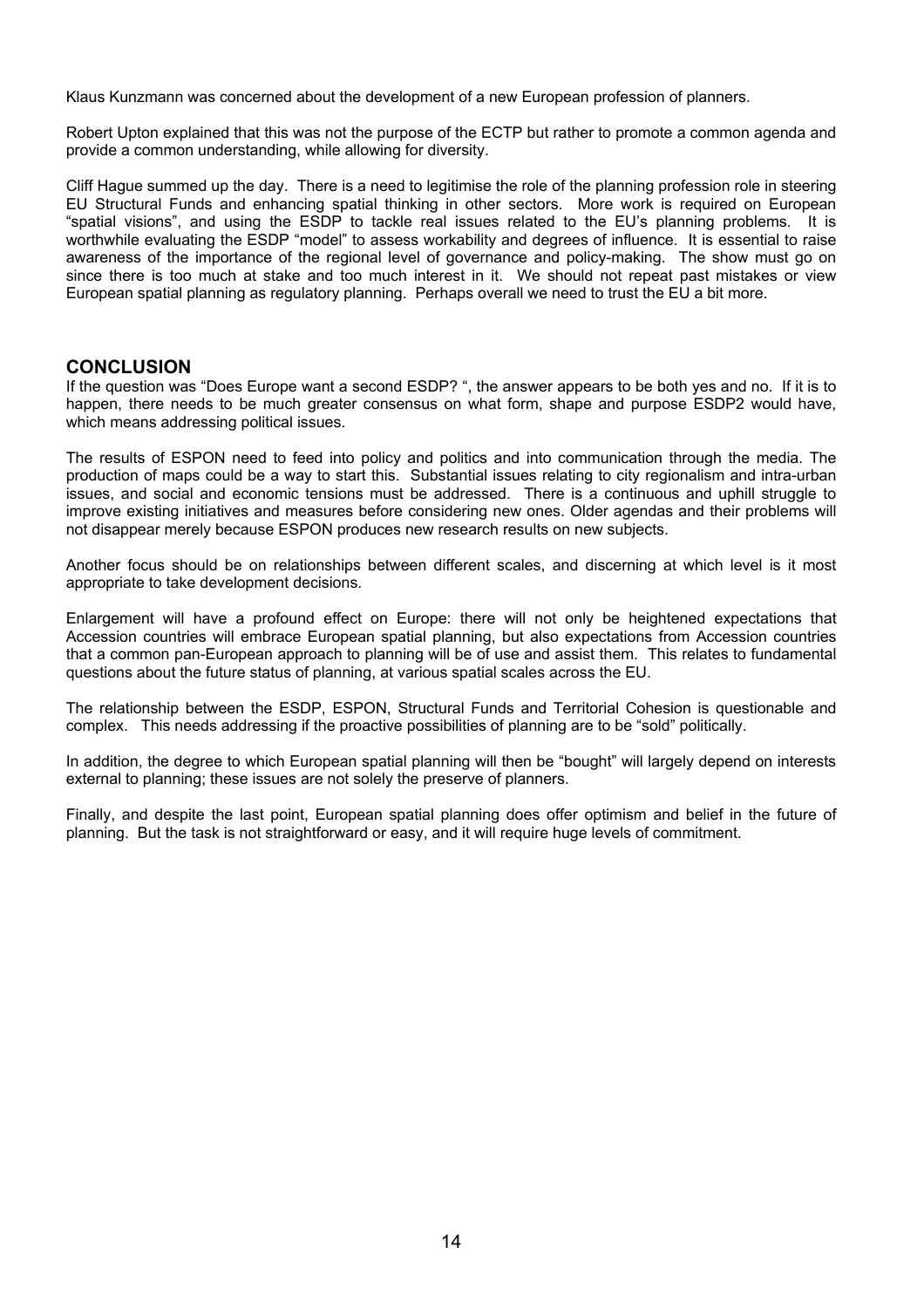# **ANNEX**

#### Survey on **Awareness and understanding of ESDP**

Views from European associations of professional planners based on an informal survey of ECTP members, September 2003

|                                                                                                                                                                     | <b>European Spatial Development Perspective</b>                                                                                                                                                                                                                                                                                                                                                                                                                                                                                                                                                                                                                                                                                                                                                                                                                                                                                                                                                                                                                                                                                                                                                                                                                                                                                                                                                                                                                                                      |                                                                                                                                                                                                                                                                                                                                                                                                                                                                                                                                                                                                                                                                                                                                                                                                                                                                                                                                                                                                                                                                                                                                                                          |                                                                                                                                                                                                                                                                                                 | <b>Possible new ESDP</b>                                                                                                                                                                                                                                                                                                                                                                                                                                                                                                                                                                                                                                                                                                                                                                                                                                                                                                                                                                                                                                                                                                                                                                                                                                                                                                                                                                                                                                                                                                          |
|---------------------------------------------------------------------------------------------------------------------------------------------------------------------|------------------------------------------------------------------------------------------------------------------------------------------------------------------------------------------------------------------------------------------------------------------------------------------------------------------------------------------------------------------------------------------------------------------------------------------------------------------------------------------------------------------------------------------------------------------------------------------------------------------------------------------------------------------------------------------------------------------------------------------------------------------------------------------------------------------------------------------------------------------------------------------------------------------------------------------------------------------------------------------------------------------------------------------------------------------------------------------------------------------------------------------------------------------------------------------------------------------------------------------------------------------------------------------------------------------------------------------------------------------------------------------------------------------------------------------------------------------------------------------------------|--------------------------------------------------------------------------------------------------------------------------------------------------------------------------------------------------------------------------------------------------------------------------------------------------------------------------------------------------------------------------------------------------------------------------------------------------------------------------------------------------------------------------------------------------------------------------------------------------------------------------------------------------------------------------------------------------------------------------------------------------------------------------------------------------------------------------------------------------------------------------------------------------------------------------------------------------------------------------------------------------------------------------------------------------------------------------------------------------------------------------------------------------------------------------|-------------------------------------------------------------------------------------------------------------------------------------------------------------------------------------------------------------------------------------------------------------------------------------------------|-----------------------------------------------------------------------------------------------------------------------------------------------------------------------------------------------------------------------------------------------------------------------------------------------------------------------------------------------------------------------------------------------------------------------------------------------------------------------------------------------------------------------------------------------------------------------------------------------------------------------------------------------------------------------------------------------------------------------------------------------------------------------------------------------------------------------------------------------------------------------------------------------------------------------------------------------------------------------------------------------------------------------------------------------------------------------------------------------------------------------------------------------------------------------------------------------------------------------------------------------------------------------------------------------------------------------------------------------------------------------------------------------------------------------------------------------------------------------------------------------------------------------------------|
| <b>COUNTRY</b>                                                                                                                                                      | <b>Awareness of current</b><br><b>European spatial planning</b><br>initiatives                                                                                                                                                                                                                                                                                                                                                                                                                                                                                                                                                                                                                                                                                                                                                                                                                                                                                                                                                                                                                                                                                                                                                                                                                                                                                                                                                                                                                       | <b>Awareness of</b><br>existing documents &<br>programmes                                                                                                                                                                                                                                                                                                                                                                                                                                                                                                                                                                                                                                                                                                                                                                                                                                                                                                                                                                                                                                                                                                                | <b>Experience of</b><br>working with existing<br>documents &<br>programmes                                                                                                                                                                                                                      | <b>Expectations and wishes</b>                                                                                                                                                                                                                                                                                                                                                                                                                                                                                                                                                                                                                                                                                                                                                                                                                                                                                                                                                                                                                                                                                                                                                                                                                                                                                                                                                                                                                                                                                                    |
| <b>DENMARK</b><br>from Foreningen af<br>Byplanlæggere (FAB)<br>[Danish Society of<br>Town Planners]                                                                 | The ESDP concept was<br>firmly implemented in the<br>1997 National Planning<br>Report "Denmark and<br>European planning policy".<br>The National Planning<br>Report is the frame for all<br>planning in regions and<br>municipalities. So awareness<br>of ESDP was very strong<br>among planners in the late<br>nineties.                                                                                                                                                                                                                                                                                                                                                                                                                                                                                                                                                                                                                                                                                                                                                                                                                                                                                                                                                                                                                                                                                                                                                                            | Other than ESDP,<br>European documents<br>known in the Danish<br>planning debate are:<br>"Europe 2000+",<br>"Visions and Strategies<br>around Baltic" and<br>"Europe's Environment<br>- the Dobris<br>Assessment".                                                                                                                                                                                                                                                                                                                                                                                                                                                                                                                                                                                                                                                                                                                                                                                                                                                                                                                                                       | It was - as already<br>mentioned - important<br>that the ESDP was<br>implemented by<br>government in a policy<br>directed towards the<br>planning authorities<br>(regions and<br>municipalities). ESDP<br>helped Danish planners<br>to lift the planning<br>perspective to a<br>European level. | In the late nineties there<br>was a wide awareness of<br>European planning issues<br>in Denmark because of<br>ESDP 1. The last two or<br>three years this awareness<br>has been weak. So ESDP<br>2 has to revitalise<br>European planning issues<br>at European, national and<br>local level                                                                                                                                                                                                                                                                                                                                                                                                                                                                                                                                                                                                                                                                                                                                                                                                                                                                                                                                                                                                                                                                                                                                                                                                                                      |
| <b>GERMANY</b><br>from Vereinigung für<br>Stadt-, Regional- und<br>Landesplanung (SRL)<br>[Association for Town,<br><b>Regional and Spatial</b><br><b>Planning1</b> | SRL lacks broad-based<br>information about this issue.<br>In the process of putting<br>German unification into a<br>spatial planning perspective,<br>the Federal Government<br>developed the<br>"Raumordnungspolitische<br>Orientierungsrahmen" in<br>1994, in time to become the<br>appropriate German<br>contribution to the ESDP;<br>one might call it a fine<br>example of the principle of<br>mutual consideration, and<br>probably a reason why -<br>apart from agencies involved<br>in the process - little attention<br>was paid to the ESDP.<br>Nevertheless, concerning the<br>awareness of European<br>spatial planning initiatives, it<br>is necessary to differentiate<br>between planners in private<br>practice, planners working in<br>local/regional/state<br>administrations and planners<br>working in research<br>organisations.<br>For research, the Federal<br>Office for Building and<br>Regional Planning in Bonn is<br>the most qualified institution.<br>They are the national<br><b>ESPON Contact Point and</b><br>responsible for the various<br>programs in European<br>spatial planning.<br>On the level of local/regional<br>administrations, knowledge<br>about European spatial<br>planning initiatives among<br>planners probably depends<br>on whether the town or<br>regional institution takes part<br>in the programs and receives<br>European funding or not.<br>As far as SRL can estimate,<br>planners in private practice<br>are rarely concerned with the | Planners working with and in EU programs as<br>already mentioned have not - until recently - made<br>this an important point of discussion in SRL. One<br>of the reasons for a relative modest awareness<br>and overall knowledge of German spatial planners<br>about European programs and cohesion and/or<br>structural funds might also be that most funding in<br>Germany goes to administrative bodies related to<br>agriculture and the environment.<br>That said, both annual conferences of SRL this<br>year were/are clearly dealing with the European<br>dimension. In May the meeting took place in two<br>cities on both sides of the Odra and dealt with<br>cross border planning initiatives (German-Polish-<br>cooperation).<br>in Karlsruhe looking at regional, cross border<br>planning initiatives along the Rhine.<br>Asking some of our members concerned with EU<br>programs (without any claim of representation)<br>taking part in the programs seems to be a very<br>bureaucratic action beginning with the conditions<br>of application, going on with lots of obligations<br>concerning verifications and documentation<br>(mainly INTERREG). | In November the annual conference will take place                                                                                                                                                                                                                                               | General: ESDP is even<br>less known in Germany<br>than the various EU<br>programs dealing with<br>spatial development<br>(Structural Funds,<br>INTERREG). That may<br>result from general feeling<br>that spatial planning is not<br>an EU competence but the<br>responsibility of member<br>states. ESDP is meant as<br>a general guideline to a<br>sustainable development of<br>the EU but without legal<br>effect as there is no EU<br>competence to make it<br>legally binding. Many of the<br>issues mentioned have<br>already been implemented<br>into the legally binding<br>German spatial planning<br>system which (at least as<br>set out in relevant<br>legislation) also aims at<br>sustainable development.<br>More<br>specific:<br>Many<br>experts (some of them<br>members of SRL) had high<br>expectations relating<br>to<br>$ESDP$ I in regard to some<br>guidelines<br>process<br>regarding<br>Accession<br>countries and the process<br>of integration in Central<br>and Eastern Europe. So<br>ESDP II must fully integrate<br>the<br>hopes<br>and<br>expectations,<br>scenarios<br>and guidelines for mutual<br>development in Central<br>Europe. The results of this<br>process have to derive<br>from a substantial analysis<br>which<br>identifies<br>the<br>problem areas and thus<br>projects<br>necessity<br>for<br>action<br>("Handlungsnotwendigkeit")<br>onto the agenda. In doing<br>so, ESDP II will develop<br>strategies which will have<br>to be discussed on a<br>political level. To keep it |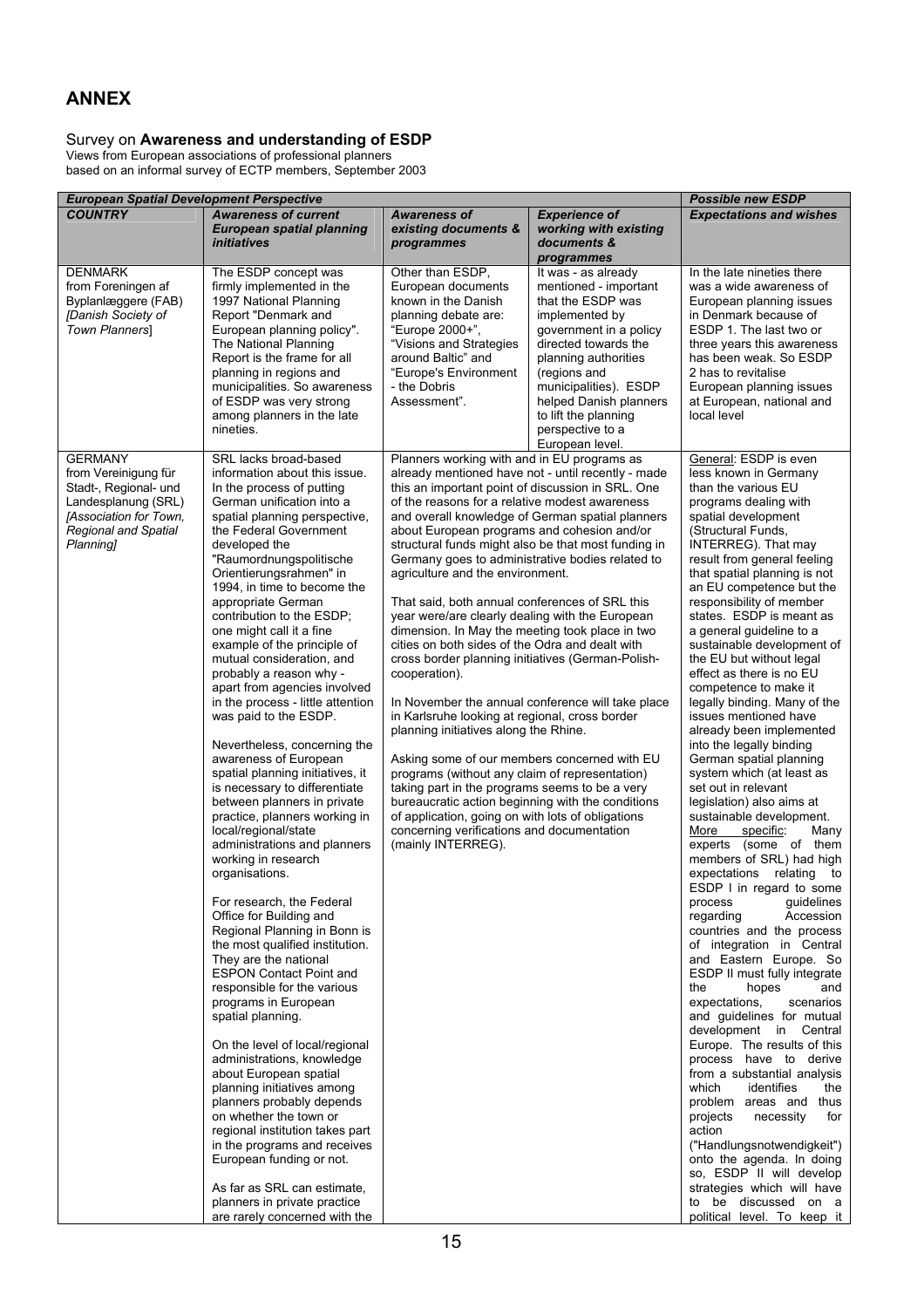|                                                                                                                          | detail of EU programs. They<br>may be engaged for single<br>planning tasks by the<br>relevant authorities; if they<br>work in larger consultancy<br>firms they might participate in<br>cross-border planning<br>initiatives (INTERREG etc.).                                                                                                                                                                                                                                                                                                                                                                                                               |                                                                                                                                                                                                                                                                                                                                                                                                                                                                                                                                                                                                                                                                                                                                                                                                                                                                                                                                                                                                                                                                                                                                                                                                                                                                                                                 |                                                                                                                                                                                                                                                                                                                                                                                                                                                                                                                                                                                                                                                                                                                                                                                                                                                                                                                                                                                                                                                  | simple: real problems have<br>to be discussed openly and<br>adequate strategies have<br>to be adopted. It is also<br>necessary<br>illustrate<br>to<br>strategies convincingly. To<br>raise<br>the<br>awareness<br>amongst planners it will be<br>most helpful to visualize<br>the findings and the future<br>strategies for a unified<br>Europe.                                                                                                                                                                                                                                                                                                                                                                                                                                                                                                                                                                                                                                                                                                                                                                                                                                                                                                                                                                                                                                                                                                                                                                                                                 |
|--------------------------------------------------------------------------------------------------------------------------|------------------------------------------------------------------------------------------------------------------------------------------------------------------------------------------------------------------------------------------------------------------------------------------------------------------------------------------------------------------------------------------------------------------------------------------------------------------------------------------------------------------------------------------------------------------------------------------------------------------------------------------------------------|-----------------------------------------------------------------------------------------------------------------------------------------------------------------------------------------------------------------------------------------------------------------------------------------------------------------------------------------------------------------------------------------------------------------------------------------------------------------------------------------------------------------------------------------------------------------------------------------------------------------------------------------------------------------------------------------------------------------------------------------------------------------------------------------------------------------------------------------------------------------------------------------------------------------------------------------------------------------------------------------------------------------------------------------------------------------------------------------------------------------------------------------------------------------------------------------------------------------------------------------------------------------------------------------------------------------|--------------------------------------------------------------------------------------------------------------------------------------------------------------------------------------------------------------------------------------------------------------------------------------------------------------------------------------------------------------------------------------------------------------------------------------------------------------------------------------------------------------------------------------------------------------------------------------------------------------------------------------------------------------------------------------------------------------------------------------------------------------------------------------------------------------------------------------------------------------------------------------------------------------------------------------------------------------------------------------------------------------------------------------------------|------------------------------------------------------------------------------------------------------------------------------------------------------------------------------------------------------------------------------------------------------------------------------------------------------------------------------------------------------------------------------------------------------------------------------------------------------------------------------------------------------------------------------------------------------------------------------------------------------------------------------------------------------------------------------------------------------------------------------------------------------------------------------------------------------------------------------------------------------------------------------------------------------------------------------------------------------------------------------------------------------------------------------------------------------------------------------------------------------------------------------------------------------------------------------------------------------------------------------------------------------------------------------------------------------------------------------------------------------------------------------------------------------------------------------------------------------------------------------------------------------------------------------------------------------------------|
| <b>GREECE</b><br>from<br>Σύλλογος<br>Ελλήνων Πολεοδόμων<br>&<br>Χωροτακτών<br>(ΣΕΠΟΧ)<br>[Greek Planners<br>Association] | GPA's members are well<br>informed on ESDP and less<br>on other European initiatives,<br>like ESPON, ESDP's<br>principles have been<br>incorporated in the recent<br>'spatial planning legislation'<br>(1999) and referred in the<br>regional level 'spatial<br>frameworks'. Our association<br>has organized open<br>meetings for information and<br>exchange of opinions within<br>our members. However<br>SEPOX's members are a<br>minority of the professional<br>town- planners in Greece.<br>Especially those planners<br>who deal with the urban<br>design level have a scarce<br>knowledge of the European<br>initiatives and spatial<br>policies. | The awareness on<br>documents is good<br>(see previous column).<br>Awareness of<br>programmes is not<br>uniform: some of our<br>colleagues follow in a<br>systematic way, often<br>in collaboration with<br>Regional Authorities, or<br>some Local Authorities;<br>but most of them are<br>informed only when a<br>programme has<br>finished (closing events<br>and publications).<br>There is a lack of<br>transparency on the<br>part of responsible<br>government<br>authorities, which<br>distorts dissemination<br>of information. Many<br>programmes tend to<br>lose their spatial<br>character and be<br>considered as financial<br>instruments for<br>classical regional<br>development policy.<br>Very often there are no<br>planners involved<br>either in central<br>management system<br>or the LA consultants.<br>A good example is an<br>«integrated urban<br>programme» launched<br>in some regional<br>support framework,<br>which is supposed to<br>be a micrography of<br>the 'urban initiative':<br>the way it was<br>designed and<br>organized has nothing<br>to do with integrated<br>urban approach and<br>the eligibility<br>regulations lead in<br>absorbing funds for<br>typical urban<br>infrastructures.<br>Innovative or<br>integrated character is<br>not considered<br>necessary. | Planners and Regional<br>Authorities who<br>have<br>been<br>involved<br>in<br>programmes<br>have<br>gained<br>good<br>a<br>knowledge and relevant<br>'know how'. However in<br>where<br>cases<br>spatial<br>character<br>has<br>been<br>underestimated<br>(see<br>previous column), it is<br>not clear that European<br>added<br>value<br>is<br>achieved.<br>The fact that Greece is<br>isolated<br>from<br>the<br>heartland of European<br>territory,<br>has<br>no<br>terrestrial borders with<br>other countries and that<br>TEN<br>policies<br>don't<br>emphasise<br>maritime<br>transport<br>have<br>contributed to this.<br>Delays to EU<br>programmes for non-EU<br>Mediterranean countries<br>have also had a<br>negative influence by<br>failing to stimulate<br>cross-border spatial<br>policy.<br>It is fair to say that the<br>vocabulary of European<br>spatial policies<br>vocabulary has<br>influenced the<br>presentation of local<br>programmes and<br>documents, but not the<br>way of that policy is<br>shaped or implemented. | A second ESDP must be<br>more concrete, specializing<br>in the principles, aims and<br>goals of the first.<br>First<br>there<br>should<br>be<br>an<br>of<br>the<br>assessment<br>influence that<br>the first<br>ESDP has had on every<br>country. It should express<br>the aspirations of local<br>communities especially the<br>most isolated and marginal<br>ones.<br>Using the principles of<br>sustainability and territorial<br>cohesion (incorporated in<br>the European constitution)<br>ESDP 2 could be the<br>vehicle<br>influence<br>to<br>sectoral<br>policies<br>at<br>European, national<br>and<br>regional level, by including<br>environmental awareness<br>more explicitly in regional<br>or national development<br>policies.<br>The introduction of a clear<br>territorial policy approach<br>Structural<br>Funds<br>to<br>regulations could oblige or<br>stimulate national and local<br>authorities to incorporate<br>added<br>value<br>of<br>the<br>European spatial policies.<br>Institutional building: ESDP<br>2 should contribute also by<br>creating rational and<br>democratic administrative<br>structures at national level,<br>although keeping its<br>optional character. New<br>governance forms,<br>transparency and<br>participation principles are<br>hardly incorporated when<br>bureaucratic practices<br>resist. For example, within<br>the ESPON framework, a<br>study of institutional<br>national systems and<br>legislative tools could be<br>conducted to evaluate<br>efficiency and eventually<br>create indicators. |
| <b>IRELAND</b><br>Planning<br>from<br>Irish<br>Institute (IPI)                                                           | Most professional planners, if<br>not all, would be aware of the<br>preparation and publication<br>of the ESDP, if not in itself,<br>then through the extensive<br>referencing to this document<br>in the National Spatial<br>Strategy, published by the<br>Irish Department of the                                                                                                                                                                                                                                                                                                                                                                        | Many Planning<br>Departments are<br>involved in cross-<br>border projects under<br>programmes such as<br><b>INTERREG, RECITE,</b><br>and TERRA.<br>Also many are involved                                                                                                                                                                                                                                                                                                                                                                                                                                                                                                                                                                                                                                                                                                                                                                                                                                                                                                                                                                                                                                                                                                                                       | See the answer to the<br>"existing documents and<br>programmes" question.<br>While the level of<br>working involvement<br>was high when the<br>whole of Ireland had<br>Objective 1 status, both                                                                                                                                                                                                                                                                                                                                                                                                                                                                                                                                                                                                                                                                                                                                                                                                                                                  | Most professional planners<br>would consider it<br>appropriate that the<br>operation of, as well as, the<br>influence of the ESDP on<br>the workings and [in<br>particular], the project<br>selection process within the<br>EU should be reviewed and                                                                                                                                                                                                                                                                                                                                                                                                                                                                                                                                                                                                                                                                                                                                                                                                                                                                                                                                                                                                                                                                                                                                                                                                                                                                                                            |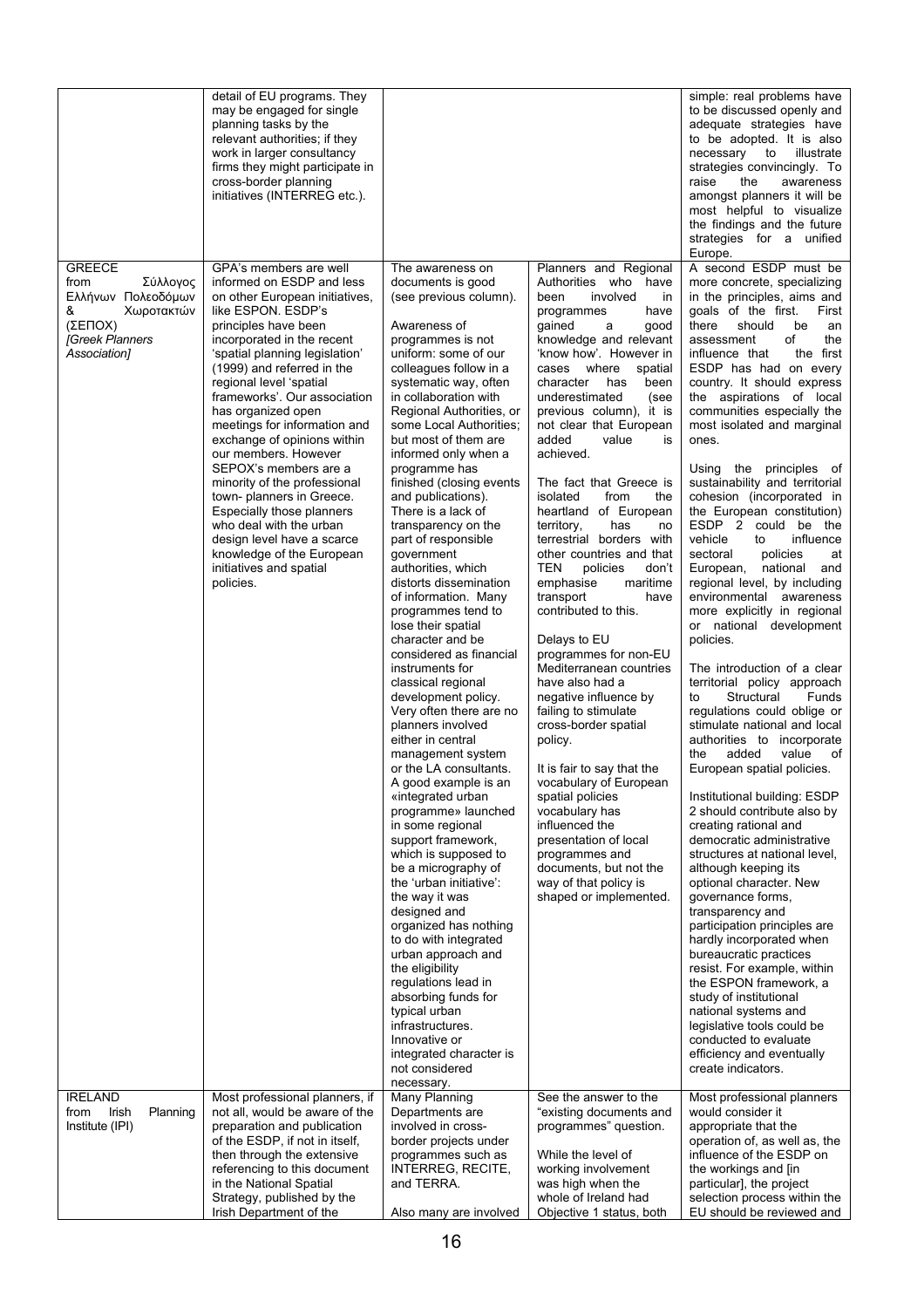| <b>IRELAND</b> ntinued                                                                                                                                                                                        | Environment and Local<br>Government, in November<br>2002.                                                                                                                                                                                                                                          | in partnerships through<br>the NWMA and Atlantic<br>Arc, through which an<br>awareness of the<br>policies and objectives<br>of ESDP would be well<br>known. Not all<br>professional planners<br>would be involved in<br>these programmes, so<br>deeper awareness<br>would be limited to key<br>planning personnel in<br>each department.                                                                                                                                                                                                                                                                                                                                                                    | the changes in the<br>status to 'Objective 1 in<br>transition' and tighter<br>fiscal restraints on<br>discretionary<br>expenditure mean that<br>levels of involvement<br>appear to have declined<br>in more recent years.                                                                                                                                                                                                                                                                                                                                                                                                                                                                                                                                                                          | assessed. Should any<br>anomalies arise, especially<br>as compliance with the<br>ESDP is not considered<br>mandatory within the EU,<br>and the EU does not have<br>any statutory competence<br>within the field of planning,<br>then these anomalies<br>should be redressed as<br>part of any review. The<br>issue of giving a mandate<br>to the EU with a<br>competence of planning, to<br>prepare guidance, may<br>also be something which<br>might be considered as<br>part of any review. Given<br>the general thrust and<br>trend of the ESDP, and the<br>time scales within which<br>changes at this scale may<br>reasonable be expected to<br>be achieved, it is not<br>anticipated that the<br>emerging trends would<br>indicate a major shift in the<br>policies promoted through<br>the ESDP.                                                                              |
|---------------------------------------------------------------------------------------------------------------------------------------------------------------------------------------------------------------|----------------------------------------------------------------------------------------------------------------------------------------------------------------------------------------------------------------------------------------------------------------------------------------------------|-------------------------------------------------------------------------------------------------------------------------------------------------------------------------------------------------------------------------------------------------------------------------------------------------------------------------------------------------------------------------------------------------------------------------------------------------------------------------------------------------------------------------------------------------------------------------------------------------------------------------------------------------------------------------------------------------------------|----------------------------------------------------------------------------------------------------------------------------------------------------------------------------------------------------------------------------------------------------------------------------------------------------------------------------------------------------------------------------------------------------------------------------------------------------------------------------------------------------------------------------------------------------------------------------------------------------------------------------------------------------------------------------------------------------------------------------------------------------------------------------------------------------|--------------------------------------------------------------------------------------------------------------------------------------------------------------------------------------------------------------------------------------------------------------------------------------------------------------------------------------------------------------------------------------------------------------------------------------------------------------------------------------------------------------------------------------------------------------------------------------------------------------------------------------------------------------------------------------------------------------------------------------------------------------------------------------------------------------------------------------------------------------------------------------|
| <b>ITALY</b><br>from Associazione<br>Nazionale degli<br>Urbanisti e dei<br>Pianificatori Territoriali e<br>Ambientali (AssUrb)<br>[National Association<br>of Town, Spatial and<br>Environmental<br>Planners] | The ESDP has never<br>generated much interest<br>among politicians,<br>practitioners and<br>administrators in Italy. Since<br>its drafting and adoption no<br>real dissemination or debate<br>has taken place, and still<br>nowadays the ESDP remains<br>an unknown document for<br>many planners. | Until the first draft of<br>the ESDP appeared,<br>there was almost total<br>indifference<br>among<br>Italian planners for the<br>possible new role of<br>European<br>the<br>institutions in spatial<br>planning. Much more<br>attention was devoted<br>the<br>to<br>possible<br>application<br>οf<br>European programmes<br>such as INTERREG.<br>Urban or the Structural<br>Funds, but no real<br>national consultation or<br>debate started.<br>The few who showed<br>some interest in the<br>document<br>were<br>geographers<br>and<br>economists<br>who<br>analysed the ESDP for<br>its<br>technical<br>implications more than<br>for the real political and<br>institutional<br>implications, so as for | There are no doubts<br>that the lacking debate<br>existing nowadays in<br>Italy on the implication<br>of a future European<br>spatial planning culture<br>largely derives from the<br>poor role played by<br>Italian institutions during<br>the drafting of<br>the<br>ESDP.<br>During<br>that<br>period<br>no<br>real<br>commitment was ever<br>shown by the Italian<br>delegation and no clear<br>approach<br>was<br>highlighted <sup>3</sup> . If some<br>interest was shown from<br>Italian institutions this<br>was because some<br>topics were considered<br>to be a national priority<br>(i.e. the ones related to<br>cultural heritage).<br>Till 1998 the document<br>remained in the hands<br>of few<br>people<br>of<br>Italstat <sup>4</sup> . It was with its<br>approval<br>that<br>the | The low level of interest<br>generated by the ESDP in<br>Italy has several causes;<br>on the one hand a lack of<br>political will to deal with<br>European matters on the<br>national level in the light of<br>a more co-ordinated spatial<br>development, on the other<br>hand the incapacity of<br>administrators<br>to<br>understand the importance<br>of the document and foster<br>dissemination.<br>its<br>Practitioners<br>also have<br>their responsibilities which<br>reside in the uncertain and<br>still confused professional<br>education which allows<br>different<br>many<br>professionals to act as<br>without<br>planners<br>a<br>sufficient background in<br>spatial planning.<br>The ESDP also points out<br>the weak cultural tradition<br>of national co-ordination in<br>territorial<br>and<br>spatial<br>development. The planning<br>culture in Italy "has a |
| <b>ITALY</b> continued                                                                                                                                                                                        |                                                                                                                                                                                                                                                                                                    | the impact that the<br>ESDP might generate<br>the<br>existing<br>on<br>European<br>spatial<br>planning cultures. As a<br>result ESDP<br>was<br>described<br>as<br>a<br>document<br>which<br>offered<br>a<br>vague<br>description<br>of<br>the<br>European territory and<br>generic<br>recommendations, thus<br>neither proposing any                                                                                                                                                                                                                                                                                                                                                                        | Minister of Public Works<br>took<br>over<br>the<br>competence of<br>the<br>ESDP and gave it to<br>Dicoter (Department of<br>territorial co-ordination<br>of the same ministry).<br>Unfortunately<br>Dicoter<br>never contributed to a<br>real dissemination of the<br>document, nor used the<br>ESDP as an occasion<br>for promoting a new role<br>the<br>territorial<br>in                                                                                                                                                                                                                                                                                                                                                                                                                        | strong architectural flavour<br>and a concern with urban<br>design, townscape and<br>building control <sup>5</sup> ", which<br>consequently tends<br>to<br>refuse any perspective of a<br>European scheme that<br>would move the planning<br>approach from the local to<br>the continental scale. This<br>cultural situation is not a<br>prerogative of Italy but it is<br>a significant characteristic<br>of Mediterranean Member                                                                                                                                                                                                                                                                                                                                                                                                                                                   |

<span id="page-16-0"></span>

<span id="page-16-1"></span>

<span id="page-16-2"></span>

<sup>&</sup>lt;sup>2</sup> Rusca, 1998<br><sup>3</sup> "..the composition and attitude of the Italian CSD delegation would continue to be fluid" - Faludi & Waterhout, 2002<br><sup>4</sup> Italian Society for Infrastructure<br><sup>5</sup> EU Compendium on Spatial Planning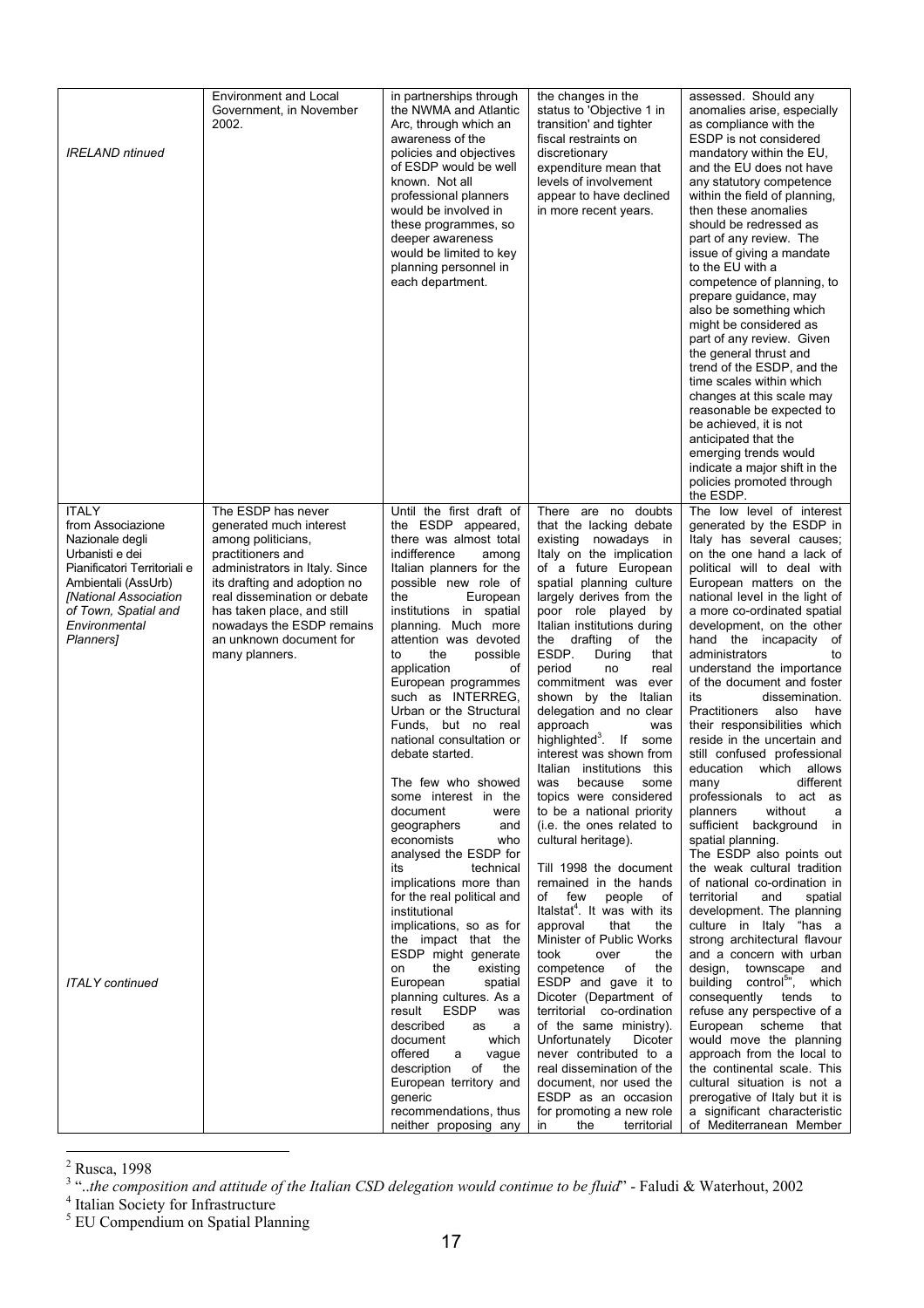|                        | clear vision for the                               | management. It seemed                                | States which all share low                              |
|------------------------|----------------------------------------------------|------------------------------------------------------|---------------------------------------------------------|
|                        | European territory nor                             | that the priority was to                             | regulation<br>planning                                  |
|                        | solutions for its future.                          | prevent any divulgation                              | systems and which did not                               |
|                        | According to them the                              | of the ESDP,<br>to                                   | actively react on the                                   |
|                        | ESDP showed<br>the                                 | maintain<br>all                                      | ESDP <sup>6</sup> . Nowhere in South                    |
|                        | "crude rationality of a<br>Scheme $2"$ .           | competences<br><i>in</i><br>European affairs at the  | Europe was the ESDP<br>really accepted, nor was         |
|                        | The<br>technical                                   | ministry. Another reason                             | there any attempt from                                  |
|                        | judgement might also                               | for<br>the<br>poor                                   | governments to implement                                |
|                        | right,<br>but no<br>be                             | dissemination of the                                 | it (the initial refusal of                              |
|                        | considerations<br>were                             | ESDP is to be found in                               | Spain to join the ESPON                                 |
|                        | done on the political<br>implication, having a     | the difficulty of most<br>Italians to read foreign   | programme is just an<br>example).                       |
|                        | Council of ministers                               | languages and although                               |                                                         |
|                        | (although "informal")                              | a hard copy of the                                   | This will have implications                             |
|                        | which for the first time                           | ESDP in Italian once                                 | for the future of the spatial                           |
|                        | came together to adopt                             | appeared, this<br>was                                | cohesion of Europe even if                              |
|                        | a spatial development                              | never published on the                               | "informal"<br>steered<br>by                             |
|                        | perspective. This fact<br>deserves<br>more         | website. An informal<br>request to the European      | policies or documents. The<br>contribution that spatial |
|                        | attention and a critical                           | Commission to publish                                | planning will give to the                               |
|                        | of<br>the<br>analysis                              | the<br>Italian<br>version                            | building of Europe will be                              |
|                        | implications, which are                            | together<br>with<br>the                              | fundamental,<br>yet<br>all                              |
|                        | not only political, but                            | English, French<br>and                               | European countries will be                              |
|                        | refer more to the                                  | German on the Inforegio                              | called upon to build a new                              |
|                        | growing<br>importance<br>that the "territory" will | website never obtained<br>any result and<br>still    | form of governance derived<br>from the various local    |
|                        | have in the process of                             | nowadays<br>file<br>no                               | practices and from the                                  |
|                        | European integration                               | version<br>can<br>be                                 | necessity to achieve more                               |
|                        | and which is clearly                               | downloaded<br>from                                   | political cohesion.                                     |
|                        | connected to the tasks<br>of spatial planners. If  | internet.                                            |                                                         |
|                        | these aspects are not                              | 2000<br>Dicoter<br>In.                               |                                                         |
|                        | correctly emphasised,                              | proposed creating a                                  |                                                         |
|                        | then the ESDP might                                | network of institutions                              |                                                         |
| <b>ITALY</b> continued | remain<br>a generic                                | with<br>the<br>task<br>οf                            |                                                         |
|                        | document and<br>the<br>will<br>attention<br>be     | disseminating the ESDP<br>but to that proposal       |                                                         |
|                        | focused<br>solely<br>on                            | some Italian regions                                 |                                                         |
|                        | those<br>programmes                                | reacted quite negatively                             |                                                         |
|                        | which<br>can<br>be                                 | since it should have                                 |                                                         |
|                        | implemented within the                             | been<br>financed<br>with                             |                                                         |
|                        | existing<br>national<br>framework of planning      | derived<br>from<br>funds<br><b>INTERREG</b>          |                                                         |
|                        | instruments ( <i>i.e.</i> in Italy                 | programmes. The Italian                              |                                                         |
|                        | the<br>Urban<br>or                                 | regions proposed to                                  |                                                         |
|                        | <b>INTERREG</b>                                    | create a committee to                                |                                                         |
|                        | programmes).                                       | take over the task of the                            |                                                         |
|                        |                                                    | dissemination of the<br>ESDP.<br>collaborating       |                                                         |
|                        |                                                    | with the Ministry within                             |                                                         |
|                        |                                                    | the CSD, and consulting                              |                                                         |
|                        |                                                    | the ministry in various                              |                                                         |
|                        |                                                    | programmes such as                                   |                                                         |
|                        |                                                    | <b>INTERREG</b><br>Ш<br>and<br>especially ESPON. The |                                                         |
|                        |                                                    | aim was to link more                                 |                                                         |
|                        |                                                    | closely the regional                                 |                                                         |
|                        |                                                    | competences on town                                  |                                                         |
|                        |                                                    | and spatial planning to                              |                                                         |
|                        |                                                    | the<br>European                                      |                                                         |
|                        |                                                    | development<br>perspective.                          |                                                         |
|                        |                                                    |                                                      |                                                         |
|                        |                                                    | In 2001 the National                                 |                                                         |
|                        |                                                    | Committee of Spatial                                 |                                                         |
|                        |                                                    | Development (CNSS),<br>consisting                    |                                                         |
|                        |                                                    | of<br>representatives of all                         |                                                         |
|                        |                                                    | Italian regions,<br>was                              |                                                         |
|                        |                                                    | established<br>the<br>at                             |                                                         |
|                        |                                                    | ministry. Despite the                                |                                                         |
|                        |                                                    | commitment shown by                                  |                                                         |
|                        |                                                    | the CNSS in various<br>occasions (providing a        |                                                         |
|                        |                                                    |                                                      |                                                         |

<span id="page-17-1"></span><span id="page-17-0"></span><sup>6</sup> "Clearly, the ESDP process can be understood in these terms. [...] *For low-regulation countries, sitting on the fence is better* […]*. In the ESDP process, Southern Europeans have indeed sat on the fence.*" Faludi, 2001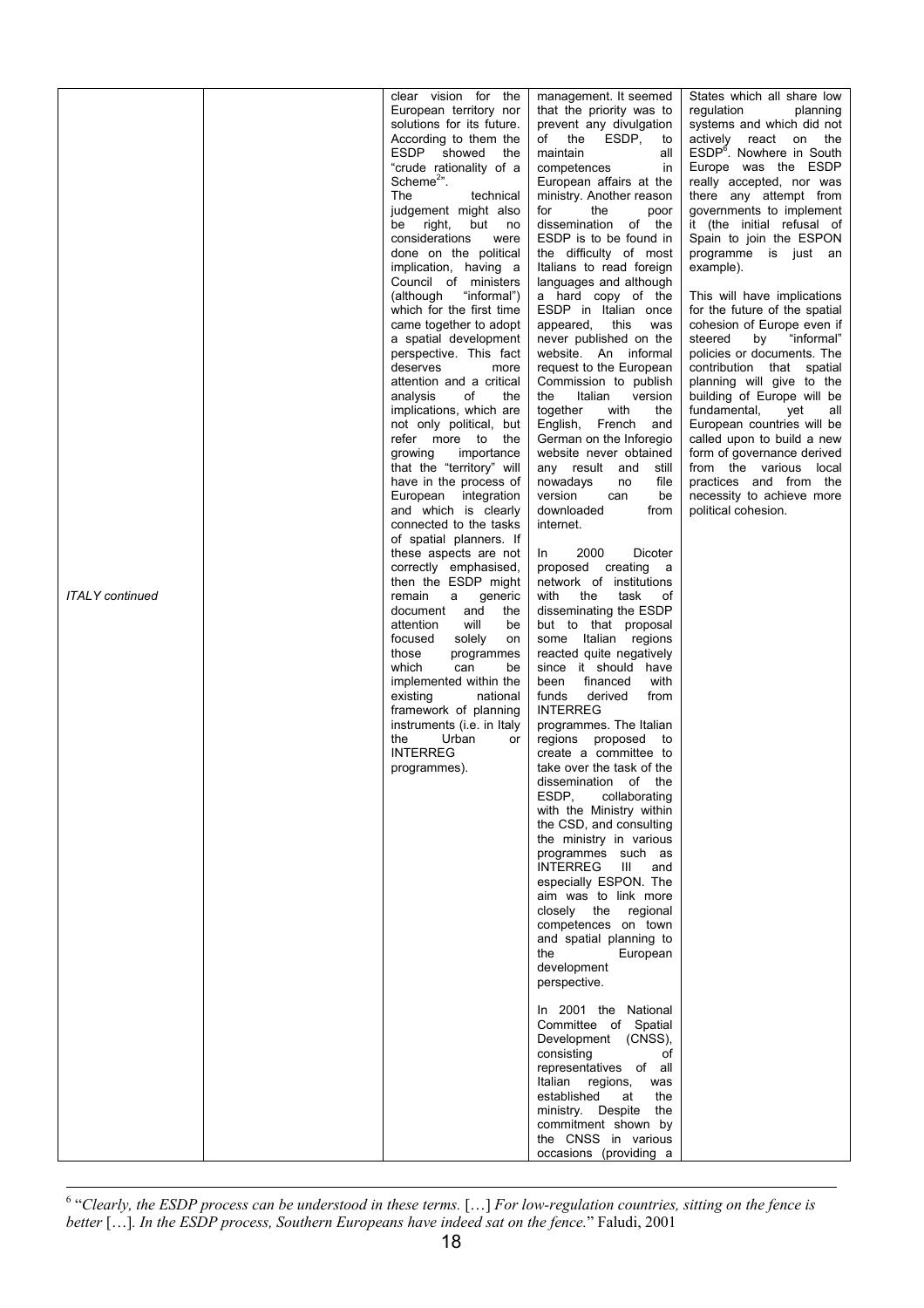|                        |                                                        |                                                 | second delegate within                             |                                                          |
|------------------------|--------------------------------------------------------|-------------------------------------------------|----------------------------------------------------|----------------------------------------------------------|
|                        |                                                        |                                                 | the CSD, consulting the                            |                                                          |
|                        |                                                        |                                                 | ministry on the pre-                               |                                                          |
|                        |                                                        |                                                 | selection of INTERREG                              |                                                          |
|                        |                                                        |                                                 | 3B<br>projects,                                    |                                                          |
|                        |                                                        |                                                 | participating<br>in<br>the                         |                                                          |
|                        |                                                        |                                                 | assessment of ESPON                                |                                                          |
|                        |                                                        |                                                 | projects,<br>etc.)<br>the<br>ministry never really |                                                          |
|                        |                                                        |                                                 | accepted this kind of                              |                                                          |
|                        |                                                        |                                                 | "interference"<br>and                              |                                                          |
|                        |                                                        |                                                 | consequently never took                            |                                                          |
|                        |                                                        |                                                 | advantage<br>οf<br>the                             |                                                          |
|                        |                                                        |                                                 | expertise of the CNSS                              |                                                          |
|                        |                                                        |                                                 | for linking the local                              |                                                          |
|                        |                                                        |                                                 | planning competences                               |                                                          |
|                        |                                                        |                                                 | to a more structured                               |                                                          |
|                        |                                                        |                                                 | national territorial co-                           |                                                          |
|                        |                                                        |                                                 | ordination and to an                               |                                                          |
|                        |                                                        |                                                 | European<br>emerging                               |                                                          |
|                        |                                                        |                                                 | spatial planning.                                  |                                                          |
|                        |                                                        |                                                 | Since then some steps                              |                                                          |
|                        |                                                        |                                                 | forward were made in                               |                                                          |
|                        |                                                        |                                                 | the knowledge of the                               |                                                          |
|                        |                                                        |                                                 | ESDP among planners                                |                                                          |
|                        |                                                        |                                                 | and local administrators.                          |                                                          |
|                        |                                                        |                                                 | This was mostly due to                             |                                                          |
|                        |                                                        |                                                 | the necessity to confront                          |                                                          |
|                        |                                                        |                                                 | the ESDP when drafting                             |                                                          |
|                        |                                                        |                                                 | <b>INTERREG III projects</b>                       |                                                          |
|                        |                                                        |                                                 | and therefore the                                  |                                                          |
|                        |                                                        |                                                 | approach to the scheme                             |                                                          |
|                        |                                                        |                                                 | remained that of an                                |                                                          |
| <b>MALTA</b>           | level<br>of awareness<br>The                           | the                                             | applicants' manual.<br>This area is the most       | The aspirations of Maltese                               |
| from Malta Chamber of  | concerning European Spatial                            | Here<br>again,<br>Maltese planners who          | limited as experiences                             | planners are to become                                   |
| Planners (MaCP)        | Planning<br>MaCP<br>among                              | have shown initiative                           | can only increase by                               | highly<br>participative                                  |
|                        | members<br>and<br>Maltese                              | and interest are aware                          | inclusion and practice in                          | European<br>professionals                                |
|                        | planners varies according to                           | <b>ESDP</b><br>of<br>the                        | this field. Most Maltese                           | who intend and expect to                                 |
|                        | the personal initiative and                            | document, the ESPON                             | planners are involved in                           | participate<br>fully<br>in                               |
|                        | taken<br>the<br>interest<br>by                         | document,<br>and<br>the                         | local planning work and                            | transnational<br>initiatives.                            |
|                        | individuals. In other words,                           | INTERREG, including                             | only partially involved in                         | They understand that an                                  |
|                        | whilst some planners are                               | INTERREG<br>- 111.<br>the                       | EU<br>affairs.<br>EU.                              | important principle of the                               |
|                        | quite knowledgeable of the                             | However<br>their                                | Membership should help                             | ESDP is to bring together                                |
|                        | European Spatial Planning                              | knowledge cannot be                             | to adjust this deficiency,                         | under one umbrella of                                    |
|                        | scenario, others may be                                | of a practical nature at                        | once Malta co-operates                             | initiatives<br>opportunity,                              |
|                        | more occupied and focused                              | this stage due to the                           | more intensely with                                | concerning                                               |
|                        | on their<br>daily working                              | isolation element and                           | other Members States.                              | sustainable/balanced                                     |
|                        | routines.                                              | lack of clear<br>cut                            |                                                    | economic<br>and<br>social                                |
|                        | It is evident to us however                            | examples of practical<br>programme              |                                                    | development,<br>cohesion<br>policy, and quality of life. |
|                        | that awareness is growing                              | applications, which in                          |                                                    |                                                          |
|                        | and so is interest. This is                            | most cases will require                         |                                                    | The successful attainment                                |
|                        | exemplified by the inclination                         | commitments<br>made                             |                                                    | objectives<br>of<br>of<br>the                            |
|                        | for Maltese planners to                                | through transnational                           |                                                    | economic<br>and<br>social                                |
|                        | approaches<br>promote<br>to                            | co-operation. This is                           |                                                    | cohesion initiatives is at the                           |
|                        | national spatial planning,                             | especially the case in                          |                                                    | heart of the Maltese future                              |
|                        | which seek to integrate multi-                         | regards of information                          |                                                    | actions, as the country is                               |
|                        | sectoral inputs, along lines                           | being communicated to                           |                                                    | an isolated region that                                  |
|                        | promoted in the ESDP. On                               | planners<br>regarding                           |                                                    | needs to be effectively                                  |
|                        | the other hand, the political                          | Government<br>projects                          |                                                    | integrated, among other                                  |
|                        | will<br>for<br>an<br>integrated                        | and proposals for EU                            |                                                    | things, through competent                                |
|                        | approach to spatial planning<br>to be lacking.         | funds,<br>and<br>the<br>Government's            |                                                    | planning endeavours which<br>provide<br>local<br>the     |
| <b>MALTA</b> continued | appears<br>Possibly the only public                    | interaction<br>with the                         |                                                    | inhabitants with the same                                |
|                        | agency which is in a position                          | Commission.<br>Such                             |                                                    | opportunities to develop as                              |
|                        | to be highly aware of the                              | information is not as                           |                                                    | their<br>better<br>positioned                            |
|                        | implications of the ESDP, is                           | yet readily available to                        |                                                    | counterparts in the EU.                                  |
|                        | the Malta Environment and                              | planners,<br>as<br>is                           |                                                    | This is a primary goal that                              |
|                        | Planning Authority (MEPA).                             | probably the case in                            |                                                    | should remain at the core                                |
|                        | For instance, on the 10th                              | other Member States.                            |                                                    | of the ESDP $2 - a$ firm                                 |
|                        | anniversary<br>of<br>its                               | This limits the level of                        |                                                    | commitment<br>against                                    |
|                        | establishment in late-2003,                            | knowledge-acquisition                           |                                                    | which<br>marginalisation                                 |
|                        | the MEPA chose to organise                             | on national long-term                           |                                                    | promotes the integration                                 |
|                        | a public lecture in which                              | funding projects and<br>plans vis-à-vis the EU. |                                                    | development<br>and<br>of                                 |
|                        | Andreas Faludi was invited<br>to speak about the ESDP. | The Maltese planning                            |                                                    | isolated and/or low-income<br>regions.                   |
|                        |                                                        | profession<br>is<br>not                         |                                                    | For this reason, Maltese                                 |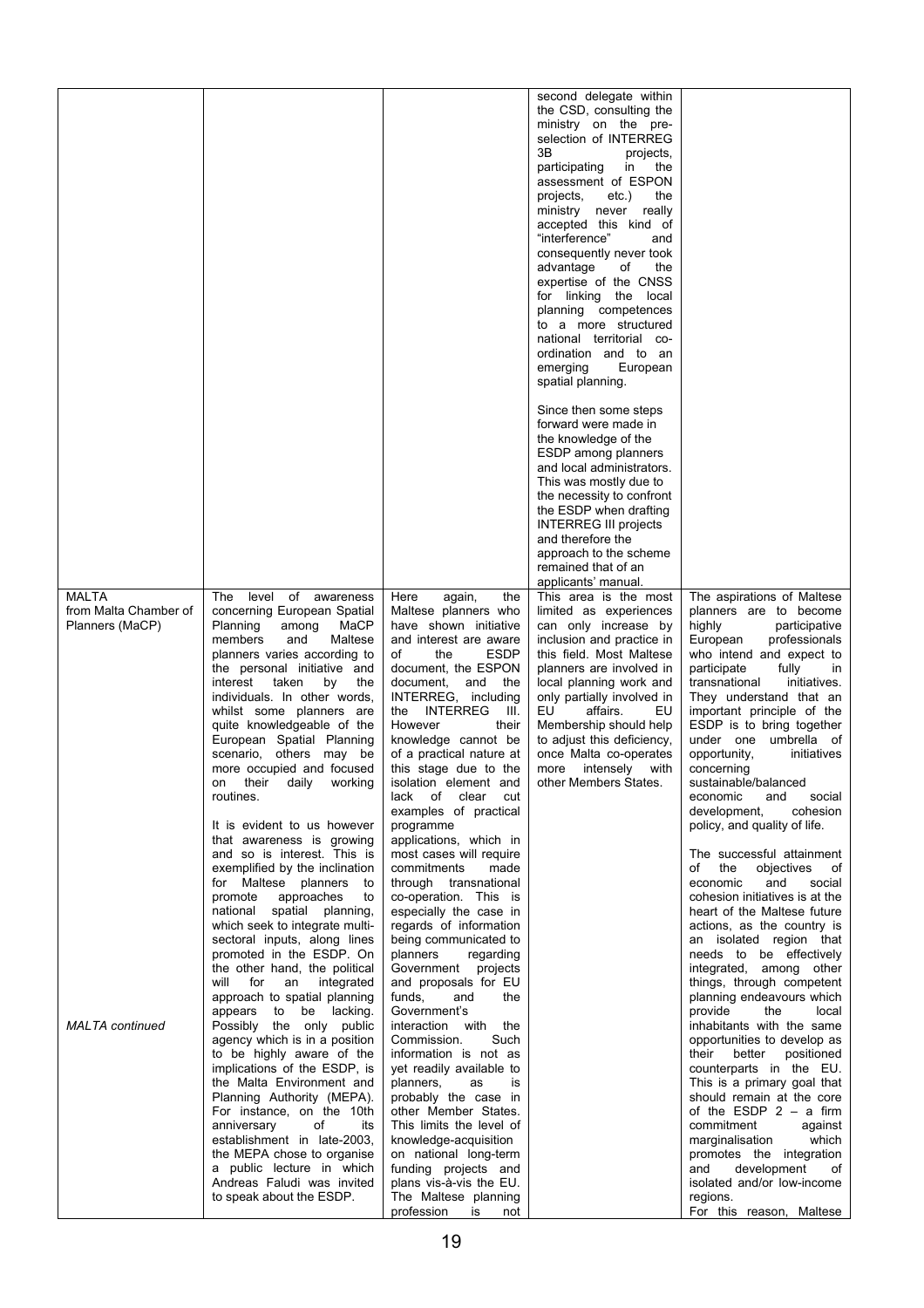|                                                                                                                                                                                                             | The awareness process has<br>been difficult and slow to<br>develop for a number of<br>reasons namely:<br>The recent confirmation of<br>Malta's EU membership [in<br>May 2004], following<br>a<br>vigorous<br>public<br>debate,<br>which means that Maltese<br>have<br>yet<br>planners<br>to<br>explore/discover<br>the<br>possibilities made available<br>through the ESDP.<br>Maltese planners (through<br>the MaCP) are putting in a lot<br>of energy in order to seek the<br>official recognition [in Malta]<br>of<br>planning<br>as<br>an<br>independent<br>profession,<br>through positive pressure on<br>the Government for the<br>enactment<br>of<br>a<br>law<br>regulating the activities of<br>MaCP<br>planners.<br>[The<br>prepared a draft for such an<br>Act more than three years<br>ago].<br>Malta is somewhat isolated<br>from the rest of Europe $-$<br>being an island in the centre<br>of the Mediterranean. This<br>taking<br>and<br>makes<br>the<br>of collaborative<br>following<br>initiatives involving countries<br>in<br>the<br>mainland<br>rather<br>difficult. | directly<br>always<br>involved<br>or<br>represented<br>in key<br>public agencies, given<br>that<br>the<br>planning<br>profession is not yet<br>firmly established.                                                                                                                                                                                                                                                                                                                                                                                                                                                                                                                                                          |                                                                                                                                                                                                                                                                                                                                                                                                                            | planners seem to be in<br>agreement that ESDP 2<br>should give more space<br>ESDP 1,<br>to<br>the<br>than<br>consideration of problems<br>which are specific to small<br>relatively<br>isolated<br>island-states/regions.<br>ESDP 1 tends to focus on<br>accessibility as the main<br>problem which has to be<br>addressed in order for such<br>communities<br>to<br>be<br>integrated with the rest of<br>Europe.<br>However<br>transport-and-<br>communications is simply<br>of<br>one<br>complex<br>a<br>combination<br>of factors<br>which have to be taken into<br>consideration<br>in<br>the<br>formulation of policy for<br>small-island<br>sustainable<br>socio-economic<br>development. |
|-------------------------------------------------------------------------------------------------------------------------------------------------------------------------------------------------------------|-------------------------------------------------------------------------------------------------------------------------------------------------------------------------------------------------------------------------------------------------------------------------------------------------------------------------------------------------------------------------------------------------------------------------------------------------------------------------------------------------------------------------------------------------------------------------------------------------------------------------------------------------------------------------------------------------------------------------------------------------------------------------------------------------------------------------------------------------------------------------------------------------------------------------------------------------------------------------------------------------------------------------------------------------------------------------------------------|-----------------------------------------------------------------------------------------------------------------------------------------------------------------------------------------------------------------------------------------------------------------------------------------------------------------------------------------------------------------------------------------------------------------------------------------------------------------------------------------------------------------------------------------------------------------------------------------------------------------------------------------------------------------------------------------------------------------------------|----------------------------------------------------------------------------------------------------------------------------------------------------------------------------------------------------------------------------------------------------------------------------------------------------------------------------------------------------------------------------------------------------------------------------|-------------------------------------------------------------------------------------------------------------------------------------------------------------------------------------------------------------------------------------------------------------------------------------------------------------------------------------------------------------------------------------------------------------------------------------------------------------------------------------------------------------------------------------------------------------------------------------------------------------------------------------------------------------------------------------------------|
| <b>NETHERLANDS</b><br>from Beroepsvereniging<br>Nederlandse<br>van<br>Stedebouwkundigen en<br>Planologen (BNSP)<br><b>IProfessional</b><br>Association of Dutch<br>Town & Physical<br>Planners <sub>1</sub> | The awareness is very<br>limited. By far the most<br>planners are involved in local<br>practice. Many feel national<br>level of spatial strategies too<br>far away, so European affairs<br>are for many planners out of<br>sight. They know about its<br>existence in a rather vague<br>way.                                                                                                                                                                                                                                                                                                                                                                                                                                                                                                                                                                                                                                                                                                                                                                                              | Also very limited,<br>depending on personal<br>professional interest.<br>The spatial planners<br>working on the national<br>level and the regional<br>level are much more<br>involved. On the<br>national level, the<br>preparation of the "5 <sup>th</sup><br>Note" started with<br>broad discussions<br>about the international<br>context. The final draft<br>did not succeed in<br>keeping this focus.<br>Currently the role and<br>function of the National<br><b>Planning Agency</b><br>attracts too much<br>attention to<br>administrative and<br>competence subjects.<br>Rather many planners<br>(no figures) working on<br>the provincial level are<br>aware of the strategic<br>impact of European<br>initiatives | Although is seems that<br>planners in the<br>Netherlands are<br>relatively strongly<br>involved in INTERREG<br>projects, this only<br>concerns a minority.<br>Most (by far) are locally-<br>oriented, whether they<br>are working for a<br>municipality or in a<br>private office. Also only<br>a very limited number of<br>private planners follow<br>European initiatives and<br>apply for jobs in tender<br>procedures. | Inclusion of ESPON and<br><b>INTERREG</b> results in new<br>ESDP, allowing for more<br>concrete, mapped ideas<br>and proposals. Discussions<br>should result in clarity<br>about developments axes,<br>urban networks, ecological<br>main structure and<br>infrastructure tor<br>transportation, giving due<br>respect to natural and<br>cultural variety.                                                                                                                                                                                                                                                                                                                                      |
| <b>POLAND</b><br>from<br>Towarzystwo<br>Urbanistów<br>Polskich<br>(TUP)<br>[Polish Society of Town<br>Planners <sub>1</sub><br>POLAND continued                                                             | The members of TUP have<br>generally a modest but<br>differentiated knowledge on<br>the main spatial planning<br>issues in the EU member-<br>countries and the ways in<br>which these issues are being<br>tackled. This knowledge is<br>relatively good among urban<br>researchers and rather poor<br>among practitioners engaged                                                                                                                                                                                                                                                                                                                                                                                                                                                                                                                                                                                                                                                                                                                                                         | TUP prepared in the<br>year 2000 a concise<br>version of the ESDP<br>document in Polish and<br>disseminated it widely<br>among its members.<br>The National Strategy<br>for Regional<br>Development and the<br>National Programme of<br>Regional Development                                                                                                                                                                                                                                                                                                                                                                                                                                                                | As Poland does not yet<br>belong to EU limited<br>number of EU<br>documents and<br>programmes are being<br>applied to the spatial<br>planning practice. The<br>experience of our<br>members in working<br>with EU documents and<br>programmes is related                                                                                                                                                                   | This<br>is<br>an<br>awkward<br>question to be answered in<br>the name of TUP members<br>as it has strong political<br>connotations. The Board of<br>TUP believes that most our<br>members support strongly<br>the objectives underlying<br>the present ESDP, namely:<br>economic<br>and<br>social<br>cohesion,<br>protection<br>of                                                                                                                                                                                                                                                                                                                                                              |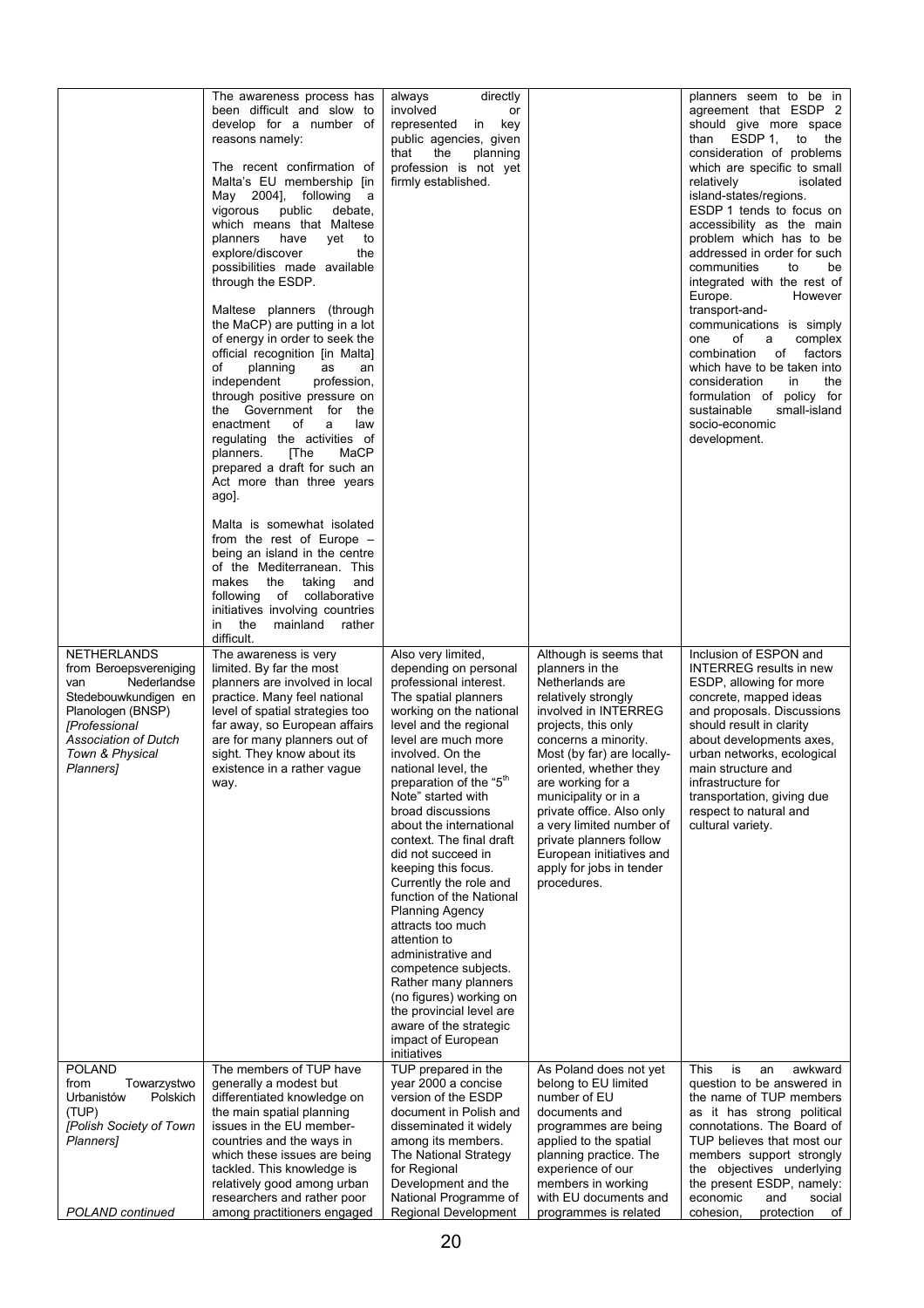|                                                                                                                   | in the preparation of local<br>physical development plans<br>and development control.          | for the years 2004-<br>2006, both prepared to<br>fit the EU<br>requirements, made<br>acquainted with the EU<br>regional policy those<br>TUP members who are<br>involved in spatial<br>planning on the<br>national and regional<br>levels. Also known are<br>some sector policies<br>with spatial impact<br>such as Trans-<br>European Networks or<br>environment protection<br>system "Natura 2000",<br>which are observed in<br>the preparation of<br>physical development<br>plans. | mainly to pre-accession<br>assistance programmes,<br>such as PHARE Cross-<br><b>Border Cooperation</b><br>Programme, PHARE<br>Economic and Social<br>Cohesion Programme,<br>ISPA and SAPARD.<br>Some were involved in<br><b>INTERREG</b><br>Transnational Co-<br>operation for Spatial<br>Development initiative<br>concerning Baltic Sea-<br>VASAB. There are also<br>13 Euroregions<br>established along<br>Poland border and<br>these Euroregions are<br>the place for cross-<br>border cooperation,<br>including physical<br>development planning.<br>It is necessary to<br>emphasize that the<br>preparation of Poland to<br>the accession to EU<br>already resulted in the<br>basic change of the<br>administrative division of<br>the country and the<br>establishing in the 1998<br>of the regional tier in the<br>government system.<br>The regional authorities<br>are yet weak, lacking<br>sound financial basis for<br>their activities and being<br>unable to influence<br>effectively the central<br>government sector<br>development policies.<br>Nevertheless they<br>prepared the first<br>regional development<br>strategies and<br>programmes and are<br>preparing regional<br>physical development<br>plans embedded in<br>these strategies. The<br>national system of<br>statistics has been<br>adjusted to Eurostat<br>formats and the country<br>divided on statistical<br>units corresponding to<br>NUTS II and NUTS III.<br>Efforts are made to<br>develop institutions and<br>financial instruments<br>necessary for<br>implementation of<br>regional development<br>policies and the idea of<br>good governance based<br>on principles of<br>partnership and<br>subsidiarity is slowly | resources<br>and<br>natural<br>cultural heritage and more<br>balanced competitiveness<br>of the European territory.<br>We think that our members<br>in majority accept the 60<br>policy options presented in<br>ESDP.<br>the<br>present<br>However we are conscious<br>of the fears our members<br>may have with regard to<br>the<br>policy<br>option<br>1<br>(strengthening of several<br>zones of global economic<br>integration in the<br>EU,<br>equipped with high-quality,<br>global<br>functions<br>and<br>services).<br>Poland<br>is a<br>country<br>behind<br>lagging<br>EU<br>present<br>member<br>countries<br>in<br>economic<br>development and many<br>TUP members fear that a<br>new ESDP adopt policies<br>result<br>that<br>would<br>in<br>remaining<br>of<br>Poland<br>forever on the periphery of<br>EU in the socio-economic<br>sense.<br>Therefore TUP members'<br>expectations and wishes<br>with regard to a possible<br>ESDP 2 are that it will<br>emphasize strongly<br>the<br>need of increasing<br>the<br>economic cohesion of the<br>EU territory and reduction<br>of disparities between the<br>core and periphery. Our<br>members will be also glad<br>to see in the ESDP 2 a<br>clear link between spatial<br>other development<br>and<br>policies, expressed in more<br>operational terms than it is<br>the case in the present<br>document.<br>Of course we expect that in<br>a new document the whole<br>territory of the expanded<br>EU will have equal<br>treatment and the chapter<br>5 of the part A will<br>disappear with issues<br>pertinent to the present<br>accession countries<br>incorporated and discussed<br>in the main body of the<br>document. |
|-------------------------------------------------------------------------------------------------------------------|------------------------------------------------------------------------------------------------|---------------------------------------------------------------------------------------------------------------------------------------------------------------------------------------------------------------------------------------------------------------------------------------------------------------------------------------------------------------------------------------------------------------------------------------------------------------------------------------|-------------------------------------------------------------------------------------------------------------------------------------------------------------------------------------------------------------------------------------------------------------------------------------------------------------------------------------------------------------------------------------------------------------------------------------------------------------------------------------------------------------------------------------------------------------------------------------------------------------------------------------------------------------------------------------------------------------------------------------------------------------------------------------------------------------------------------------------------------------------------------------------------------------------------------------------------------------------------------------------------------------------------------------------------------------------------------------------------------------------------------------------------------------------------------------------------------------------------------------------------------------------------------------------------------------------------------------------------------------------------------------------------------------------------------------------------------------------------------------------------------------------------------------------------------------------------------------------------------------------------------------------------------------------------------------------------------------------|-------------------------------------------------------------------------------------------------------------------------------------------------------------------------------------------------------------------------------------------------------------------------------------------------------------------------------------------------------------------------------------------------------------------------------------------------------------------------------------------------------------------------------------------------------------------------------------------------------------------------------------------------------------------------------------------------------------------------------------------------------------------------------------------------------------------------------------------------------------------------------------------------------------------------------------------------------------------------------------------------------------------------------------------------------------------------------------------------------------------------------------------------------------------------------------------------------------------------------------------------------------------------------------------------------------------------------------------------------------------------------------------------------------------------------------------------------------------------------------------------------------------------------------------------------------------------------------------------------------------------------------------------------------------------------------------------|
| <b>PORTUGAL</b><br>from Associação<br>de<br>Urbanistas Portuguesas<br>(AUP)<br>[Association of<br>Portuguese Town | Only a few members, mostly<br>academics, are truly aware<br>of its existence and<br>relevance. | Even fewer really know<br>what it is about                                                                                                                                                                                                                                                                                                                                                                                                                                            | catching ground.<br>Very little, except those<br>few involved in<br><b>INTERREG</b><br>Programmes, or in other<br>international projects<br>mostly with Spain and in                                                                                                                                                                                                                                                                                                                                                                                                                                                                                                                                                                                                                                                                                                                                                                                                                                                                                                                                                                                                                                                                                                                                                                                                                                                                                                                                                                                                                                                                                                                                              | Most of the attention is paid<br>to the TEN                                                                                                                                                                                                                                                                                                                                                                                                                                                                                                                                                                                                                                                                                                                                                                                                                                                                                                                                                                                                                                                                                                                                                                                                                                                                                                                                                                                                                                                                                                                                                                                                                                                     |
| Planners]                                                                                                         |                                                                                                |                                                                                                                                                                                                                                                                                                                                                                                                                                                                                       | transportation                                                                                                                                                                                                                                                                                                                                                                                                                                                                                                                                                                                                                                                                                                                                                                                                                                                                                                                                                                                                                                                                                                                                                                                                                                                                                                                                                                                                                                                                                                                                                                                                                                                                                                    |                                                                                                                                                                                                                                                                                                                                                                                                                                                                                                                                                                                                                                                                                                                                                                                                                                                                                                                                                                                                                                                                                                                                                                                                                                                                                                                                                                                                                                                                                                                                                                                                                                                                                                 |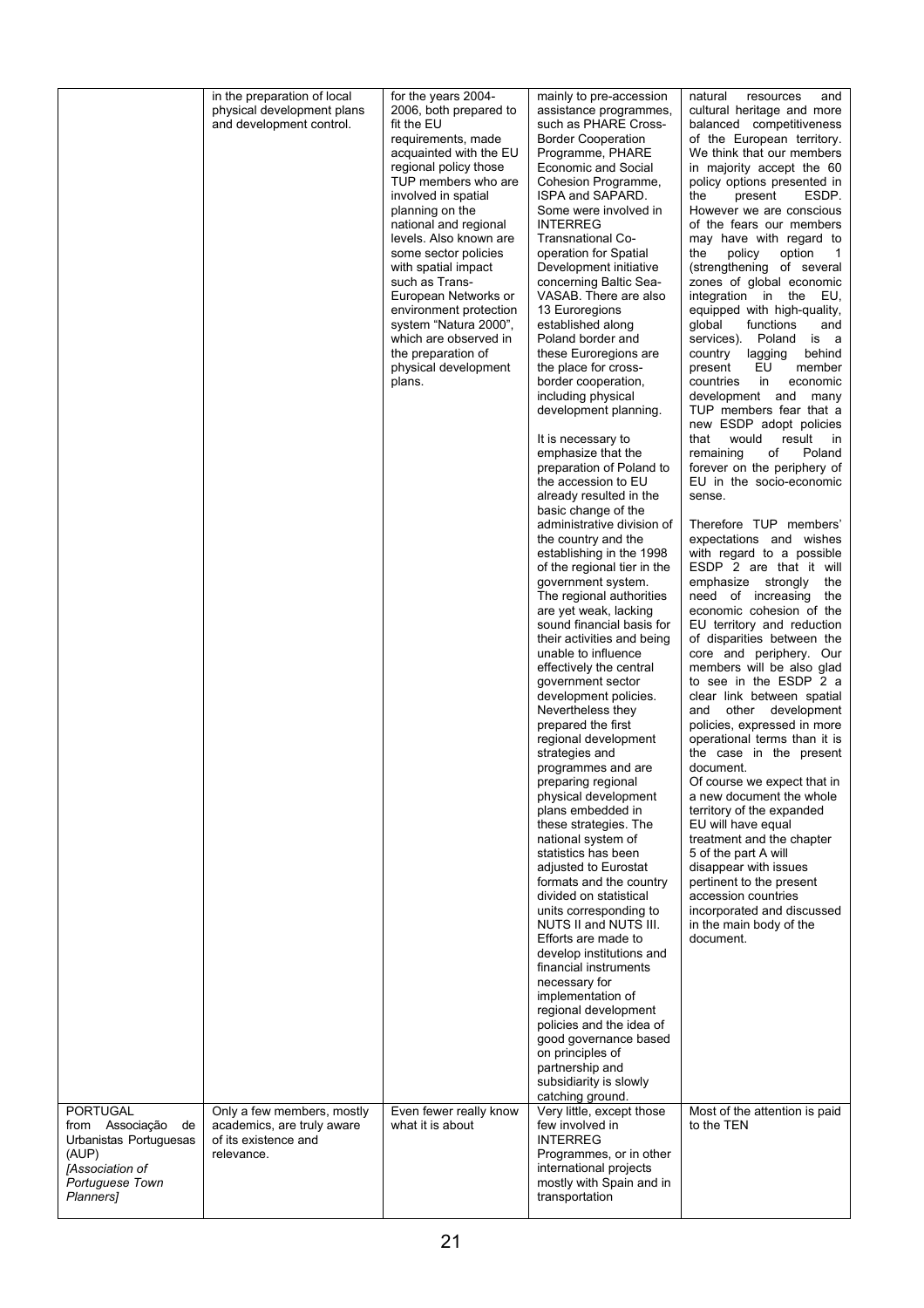| <b>SLOVENIA</b><br>from Društvo<br>Urbanistov in<br>Prostorskih Planerjev<br>Slovenije (DUPPS)<br><b>Town &amp; Spatial</b><br><b>Planners Association</b><br>of Slovenia] | To the ordinary member of<br>the planning association,<br>they are known only as<br>inputs of the neighbouring<br>parts of Europe to the<br><b>Strategic Spatial</b><br>Development Plan of the<br>Republic of Slovenia.                                                                                                                                                                                                                                                                                                                                                                                                                                                                                                                                                                                                                                                                                                                                                                                                                                                                                                                                                                                             | Awareness is<br>very limited.                                                                                                                                                                                                                                                        | Again, the only<br>experience with<br>it is at the<br><b>National Office</b><br>for Spatial<br>Planning within<br>the Ministry for<br>Environment,<br><b>Spatial Planning</b><br>and Energy.                                                                                                                                                                                                                                                                              | Again, at the<br>same highest<br>national level<br>there might be<br>expectations to<br>actively<br>participate in the<br>preparation<br>process, where<br>some Slovenian<br>interest might be<br>included.                                                                                                                                                                                                                                                                                                                                                                                                                                                                                                                                                                                                                                                                                                                                                                                                                                                                    |
|----------------------------------------------------------------------------------------------------------------------------------------------------------------------------|----------------------------------------------------------------------------------------------------------------------------------------------------------------------------------------------------------------------------------------------------------------------------------------------------------------------------------------------------------------------------------------------------------------------------------------------------------------------------------------------------------------------------------------------------------------------------------------------------------------------------------------------------------------------------------------------------------------------------------------------------------------------------------------------------------------------------------------------------------------------------------------------------------------------------------------------------------------------------------------------------------------------------------------------------------------------------------------------------------------------------------------------------------------------------------------------------------------------|--------------------------------------------------------------------------------------------------------------------------------------------------------------------------------------------------------------------------------------------------------------------------------------|---------------------------------------------------------------------------------------------------------------------------------------------------------------------------------------------------------------------------------------------------------------------------------------------------------------------------------------------------------------------------------------------------------------------------------------------------------------------------|--------------------------------------------------------------------------------------------------------------------------------------------------------------------------------------------------------------------------------------------------------------------------------------------------------------------------------------------------------------------------------------------------------------------------------------------------------------------------------------------------------------------------------------------------------------------------------------------------------------------------------------------------------------------------------------------------------------------------------------------------------------------------------------------------------------------------------------------------------------------------------------------------------------------------------------------------------------------------------------------------------------------------------------------------------------------------------|
| <b>SPAIN</b><br>from<br>Asociación<br>Española de Técnicos<br>Urbanistas (AETU)<br>[Spanish Association of<br><b>Town Planners1</b>                                        | Spanish planners have little knowledge of the programs and documents of<br>European planning and carry out their work completely disconnected from them. In<br>our opinion, the total disconnection between the Spanish town planners and the<br>European order derives from the attitude of the planner in private practice who<br>considers that European programs are relevant only to universities and institutions<br>dedicated to planning education, not to local and practical planning. The individual<br>planner thinks that these documents are beyond their reach as independent<br>professionals. ESDP is linked to requirements that are usually irrelevant to most<br>town planners.<br>Another problem is the lack of real connection between Spanish authorities and<br>professionals and other European professionals largely due to the geographical<br>situation of Spain. Spain has few border territories as a peninsula, which also limits<br>possibilities in some European programs. We detect a total ignorance of the<br>programs and European documents when considering that it is an environment that<br>doesn't have incidence in the real practice, except for the program URBAN 21. |                                                                                                                                                                                                                                                                                      |                                                                                                                                                                                                                                                                                                                                                                                                                                                                           | Need to:<br>- keep in mind territories<br>with few<br>frontiers<br>like<br>Spain.<br>- promote axes or trans-<br>border<br>elements<br>with<br>international relevance as<br>half of connection like the<br>one on the Milky Way<br>- improve connections and<br>contacts between Spanish<br>town planners and the rest<br>of Europe; AETU proposes<br>to<br>encourage<br>the<br>establishment of a network<br>professional<br>οf<br>&<br>administrative<br>contacts<br>among various countries to<br>increase knowledge of the<br>professional town planners<br>in Europe. Planners who<br>were interested in these<br>projects<br>could<br>contact<br>planners in other countries,<br>create work groups<br>to<br>bidding for work under<br>European programs.<br>In addition, to counter the<br>problem of poor<br>understanding of European<br>programs and documents,<br>an alternative would be to<br>make AETU a means of<br>diffusion of these programs<br>(not just through the Official<br>Journal of the EU)<br>publicising future calls<br>through its own website |
| <b>UNITED KINGDOM</b><br>from<br>Royal<br>Town<br>Planning<br>Institute<br>(RTPI)<br><b>UNITED</b><br><b>KINGDOM</b><br>continued                                          | Awareness tends to be<br>focused upon initiatives<br>associated with funding<br>programmes such as<br>INTERREG, rather than with<br>the spatial policy initiatives<br>that lie behind them. There<br>is an increasingly strong, but<br>indirect awareness through<br>the introduction of spatial<br>planning concepts and<br>vehicles by national<br>governments at UK,<br>Scotland, Wales and Ireland<br>level. Understanding of<br>spatial development remains<br>very weak within the<br>profession, despite a strong<br>lead from the Institute, which                                                                                                                                                                                                                                                                                                                                                                                                                                                                                                                                                                                                                                                           | Awareness is clearly<br>strongest in those<br>areas and specialisms<br>that are eligible for<br>forms of EU support<br>and in fields such as<br>environmental<br>assessment and nature<br>conservation in which<br><b>EU Directives and</b><br>policy have the<br>strongest impacts. | There are two main<br>forms of experience. At<br>a national, regional and<br>strategic level there is<br>significant awareness of<br>documents: for example<br>regional plans are<br>required to have regard<br>to the ESDP. The<br>ESDP has certainly<br>influenced spatial plans<br>for Wales, Scotland and<br>Ireland and, to some<br>extent, London. There<br>is also a growing<br>awareness of<br>programmes as more<br>and more public bodies<br>engage in exchange | 1) A new document needs<br>to be less "top down" than<br>the ESDP and to use the<br>wealth of experience<br>gained through EU<br>programmes such as<br><b>INTERREG</b> to infuse<br>European policy with a<br>more "bottom-up"<br>approach.<br>2) In doing so, to produce a<br>document that is more<br>accessible because it<br>draws upon experience at<br>the local and regional level.<br>3) In doing so, also to give<br>stronger definition to the<br>good but rather vague<br>policy constructs of ESDP:                                                                                                                                                                                                                                                                                                                                                                                                                                                                                                                                                                |